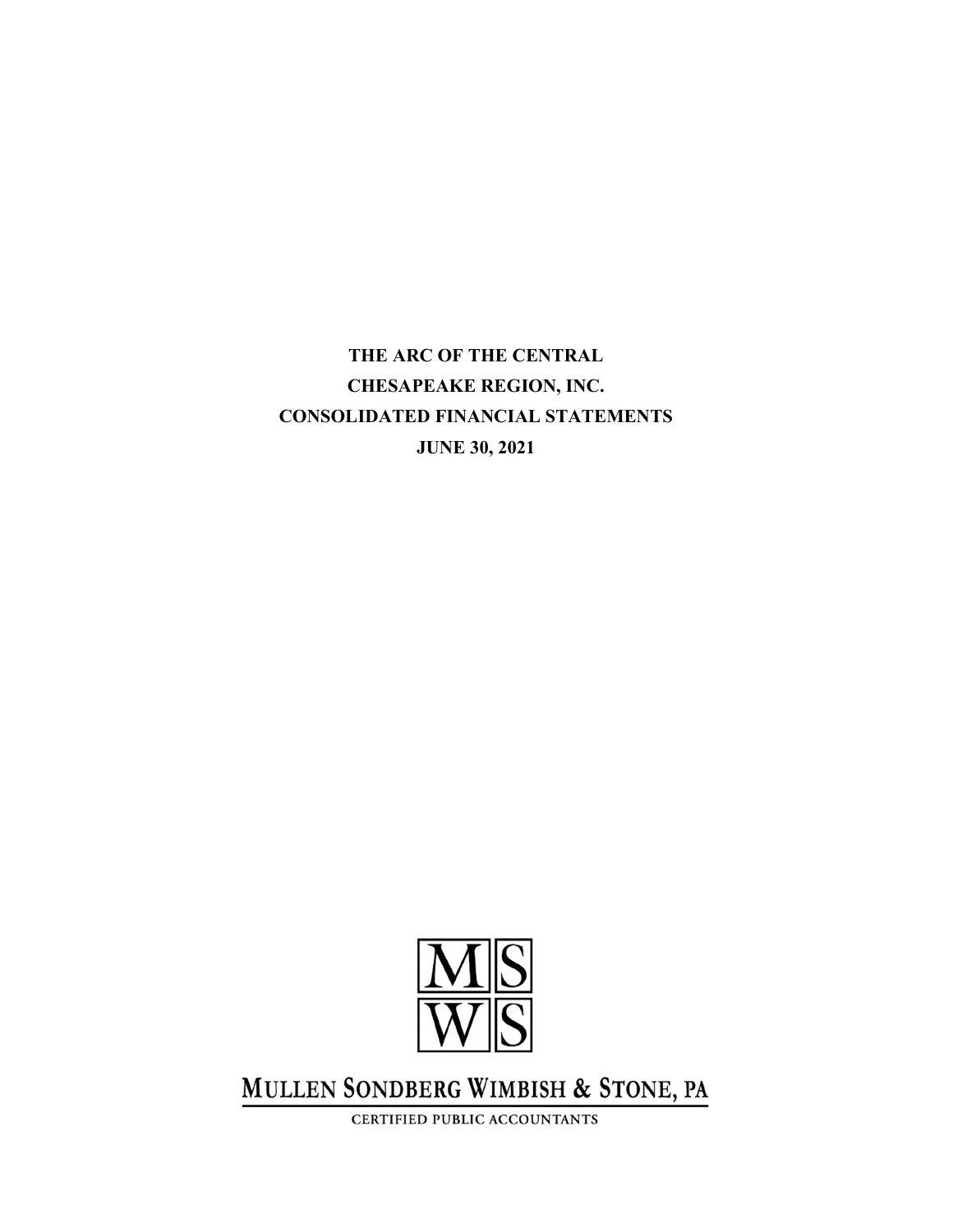# TABLE OF CONTENTS

|                                               | Page    |
|-----------------------------------------------|---------|
| Independent auditor's report                  | $1 - 2$ |
| <b>Financial statements</b>                   |         |
| Consolidated statement of financial position  | 3       |
| Consolidated statement of activities          | 4       |
| Consolidated statement of functional expenses | 5       |
| Consolidated statement of cash flows          | 6       |
| Notes to consolidated financial statements    | 7 - 25  |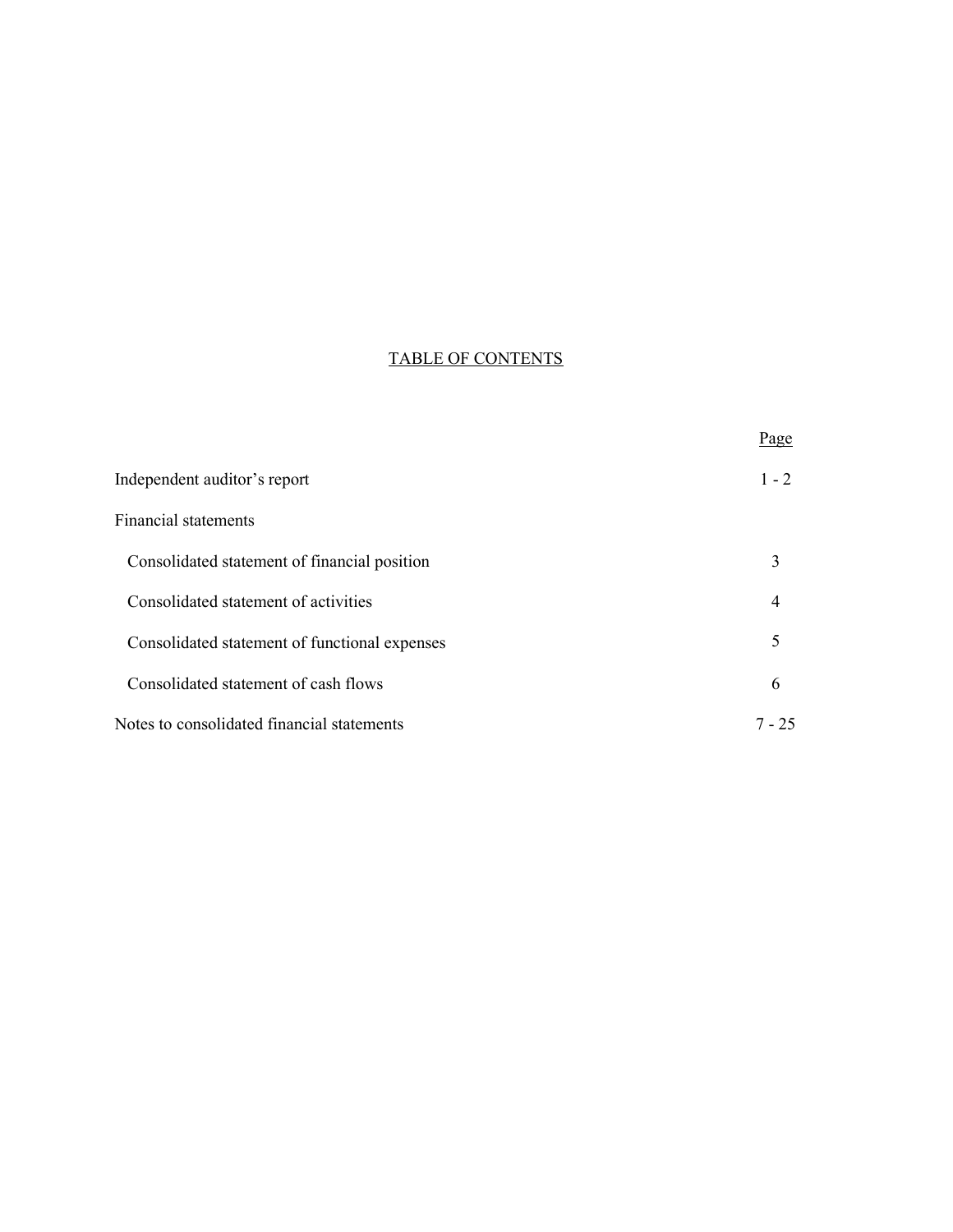

888 Bestgate Road · Suite 310 · Annapolis, Maryland 21401

# INDEPENDENT AUDITOR'S REPORT

To the Board of Directors of The Arc of the Central Chesapeake Region, Inc. Severn, Maryland

 We have audited the accompanying consolidated financial statements of The Arc of the Central Chesapeake Region, Inc. (a non-profit organization), which comprise the consolidated statement of financial position as of June 30, 2021, and the related consolidated statements of activities, functional expenses and cash flows for the year then ended, and the related notes to the financial statements.

# Management's Responsibility for the Consolidated Financial Statements

 Management is responsible for the preparation and fair presentation of these consolidated financial statements in accordance with accounting principles generally accepted in the United States of America; this includes the design, implementation, and maintenance of internal control relevant to the preparation and fair presentation of consolidated financial statements that are free from material misstatement, whether due to fraud or error.

#### Auditor's Responsibility

Our responsibility is to express an opinion on these consolidated financial statements based on our audit. We conducted our audit in accordance with auditing standards generally accepted in the United States of America. Those standards require that we plan and perform the audit to obtain reasonable assurance about whether the consolidated financial statements are free from material misstatement.

 An audit involves performing procedures to obtain audit evidence about the amounts and disclosures in the consolidated financial statements. The procedures selected depend on the auditor's judgment, including the assessment of the risks of material misstatement of the consolidated financial statements, whether due to fraud or error. In making those risk assessments, the auditor considers internal control relevant to the entity's preparation and fair presentation of the consolidated financial statements in order to design audit procedures that are appropriate in the circumstances, but not for the purpose of expressing an opinion on the effectiveness of the entity's internal control. Accordingly, we express no such opinion. An audit also includes evaluating the appropriateness of accounting policies used and the reasonableness of significant accounting estimates made by management, as well as evaluating the overall presentation of the consolidated financial statements.

We believe that the audit evidence we have obtained is sufficient and appropriate to provide a basis for our audit opinion.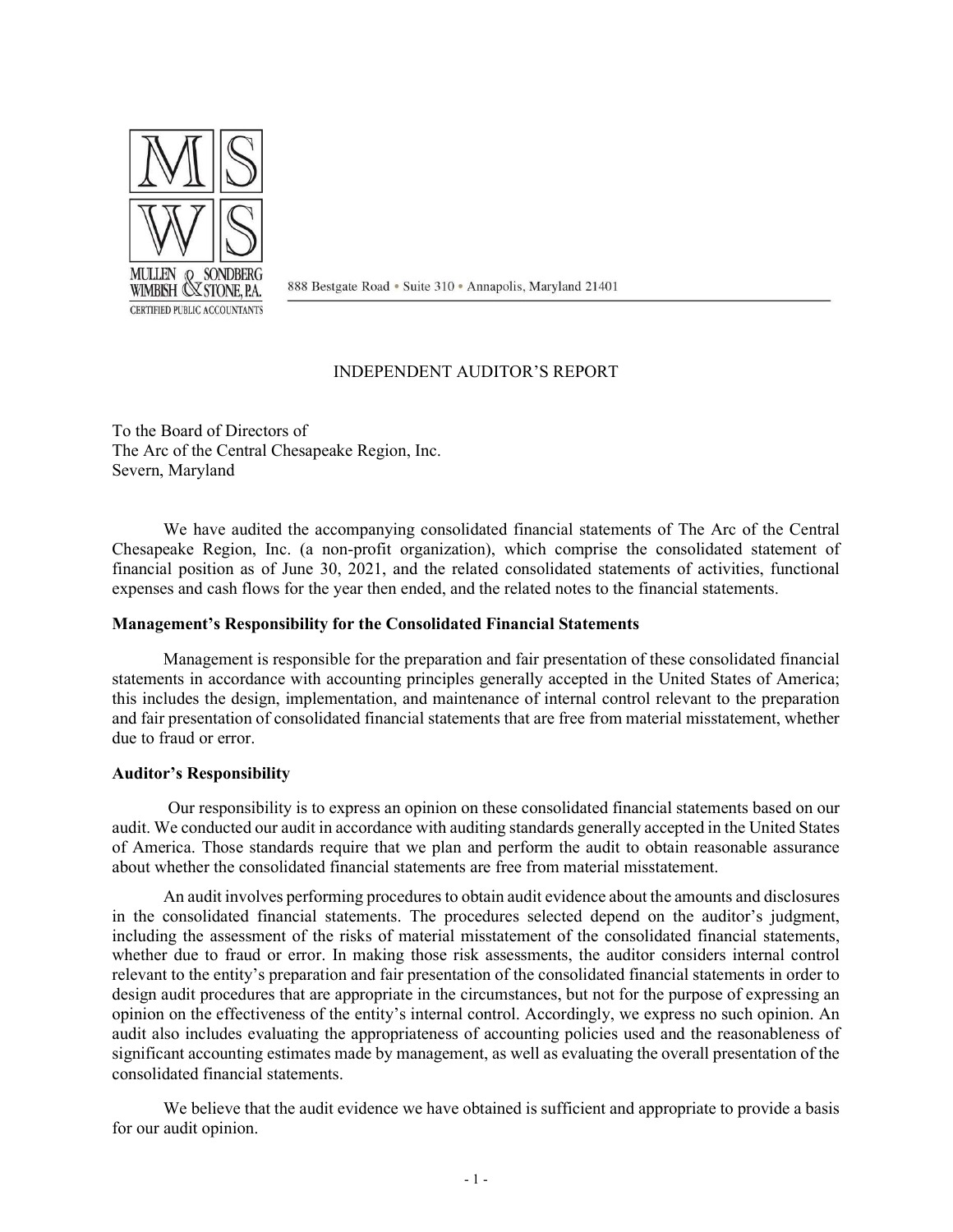To the Board of Directors of The Arc of the Central Chesapeake Region, Inc.

# Opinion

 In our opinion, the consolidated financial statements referred to above present fairly, in all material respects, the consolidated financial position of The Arc of the Central Chesapeake Region, Inc. as of June 30, 2021, and the changes in its net assets and its cash flows for the year then ended in accordance with accounting principles generally accepted in the United States of America.

# Report on Summarized Comparative Information

We have previously audited The Arc of the Central Chesapeake Region, Inc.'s 2020 consolidated financial statements, and we express an unmodified audit opinion on those audited consolidated financial statements in our report dated November 3, 2020. In our opinion, the summarized comparative information presented herein as of and for the year ended June 30, 2020, is consistent, in all material respects, with the audited consolidated financial statements from which it has been derived.

Mullen Sondberg Wimbish & Stone

MULLEN, SONDBERG, WIMBISH & STONE, P.A.

Annapolis, Maryland December 9, 2021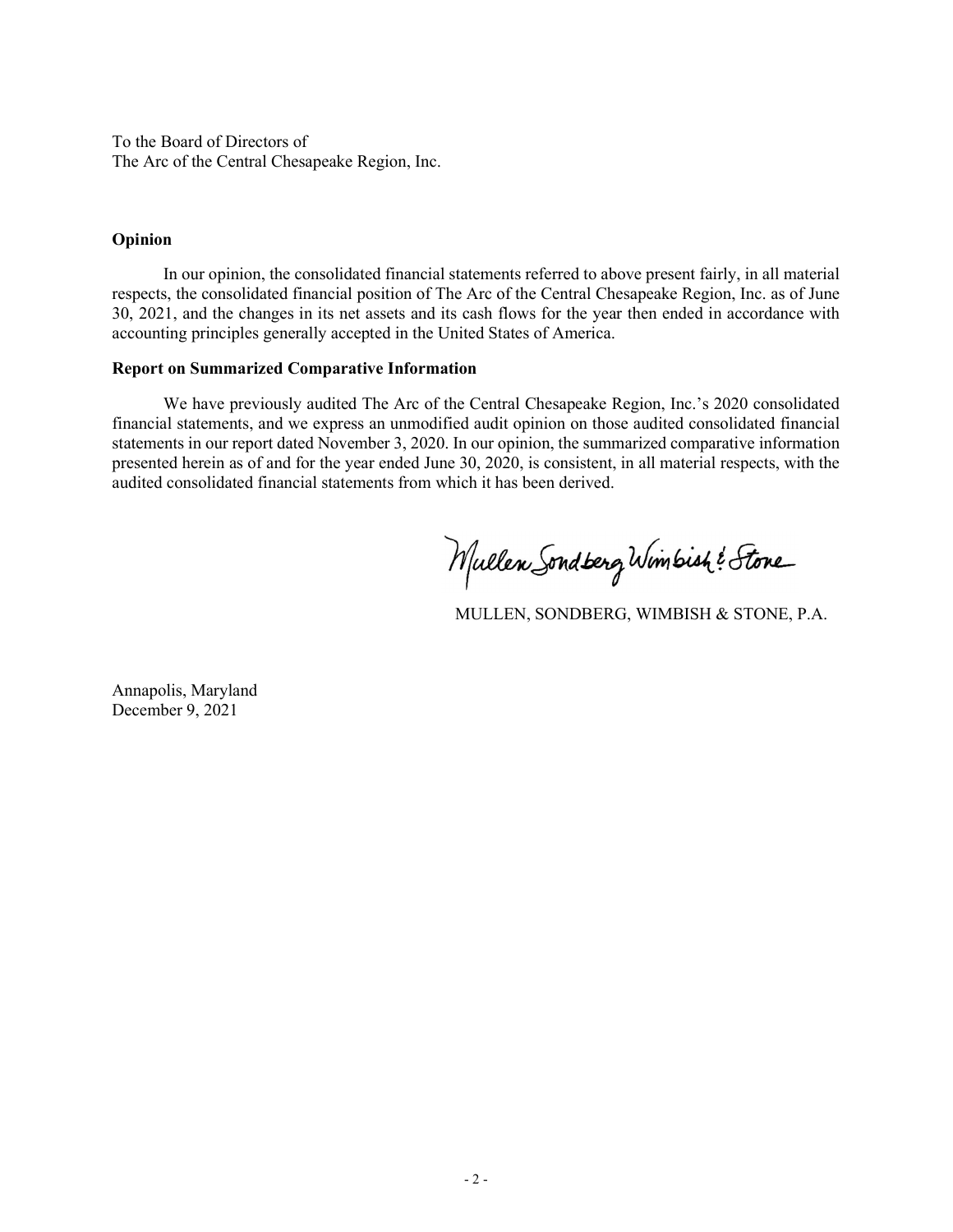#### The Arc of the Central Chesapeake Region, Inc. CONSOLIDATED STATEMENT OF FINANCIAL POSITION June 30, 2021

| ASSETS |
|--------|
|--------|

| The Arc of the Central Chesapeake Region, Inc.<br>CONSOLIDATED STATEMENT OF FINANCIAL POSITION<br>June 30, 2021                                                                                                                                             |              |                                                                                 |                                                                                                 |
|-------------------------------------------------------------------------------------------------------------------------------------------------------------------------------------------------------------------------------------------------------------|--------------|---------------------------------------------------------------------------------|-------------------------------------------------------------------------------------------------|
|                                                                                                                                                                                                                                                             |              |                                                                                 |                                                                                                 |
| <b>ASSETS</b>                                                                                                                                                                                                                                               |              |                                                                                 |                                                                                                 |
|                                                                                                                                                                                                                                                             |              | 2021                                                                            | 2020                                                                                            |
| <b>CURRENT ASSETS</b><br>Cash and cash equivalents<br>Investments<br>Due from State of Maryland<br>Accounts receivable, other<br>Accounts receivable, clients, net of allowance for doubtful accounts<br>Unconditional promises to give<br>Prepaid expenses | \$           | 4,101,308<br>1,942,558<br>4,275,227<br>435,987<br>23,850<br>38,100<br>272,494   | \$<br>4,137,867<br>1,904,214<br>2,073,995<br>201,817<br>50,329<br>38,100<br>126,052             |
| Total current assets                                                                                                                                                                                                                                        |              | 11,089,524                                                                      | 8,532,374                                                                                       |
| PROPERTY AND EQUIPMENT<br>Net of accumulated depreciation                                                                                                                                                                                                   |              | 20,240,621                                                                      | 18,284,107                                                                                      |
| <b>OTHER ASSETS</b><br>Unconditional promises to give, net of discount<br>Security deposits and escrows<br>Other assets                                                                                                                                     |              | 417,354<br>297,400<br>132,533                                                   | 448,518<br>276,106                                                                              |
| Total other assets                                                                                                                                                                                                                                          |              | 847,287                                                                         | 724,624                                                                                         |
| Total assets                                                                                                                                                                                                                                                | Y.           | 32,177,432                                                                      | \$<br>27,541,105                                                                                |
| <b>LIABILITIES AND NET ASSETS</b>                                                                                                                                                                                                                           |              |                                                                                 |                                                                                                 |
| <b>CURRENT LIABILITIES</b><br>Accounts payable, trade<br>Due to State of Maryland<br>Accrued vacation<br>Accrued salaries and related taxes<br>Rep Payee Funds<br>Deferred revenue<br>Capital lease obligations<br>Mortgages and notes payable              | $\mathbb{S}$ | 2,268,662<br>2,882,142<br>312,717<br>4,068,061<br>108,069<br>254,994<br>298,195 | \$<br>1,345,295<br>2,188,236<br>294,386<br>2,739,432<br>189,175<br>21,000<br>243,576<br>291,825 |
| Total current liabilities                                                                                                                                                                                                                                   |              | 10,192,840                                                                      | 7,312,925                                                                                       |
| <b>LONG-TERM LIABILITIES</b><br>Capital lease obligations<br>Mortgages and notes payable, net of debt issuance costs<br>Participation liability                                                                                                             |              | 678,195<br>11,157,027<br>47,006                                                 | 469,262<br>11,171,615<br>64,844                                                                 |
| Total long-term liabilities                                                                                                                                                                                                                                 |              | 11,882,228                                                                      | 11,705,721                                                                                      |
| Total liabilities                                                                                                                                                                                                                                           |              | 22,075,068                                                                      | 19,018,646                                                                                      |
| <b>NET ASSETS</b><br>Without donor restrictions<br>With donor restrictions                                                                                                                                                                                  |              | 9,532,752<br>569,612                                                            | 7,965,360<br>557,099                                                                            |
| Total net assets                                                                                                                                                                                                                                            |              | 10,102,364                                                                      | 8,522,459                                                                                       |
| Total liabilities and net assets                                                                                                                                                                                                                            |              | 32,177,432                                                                      | \$<br>27,541,105                                                                                |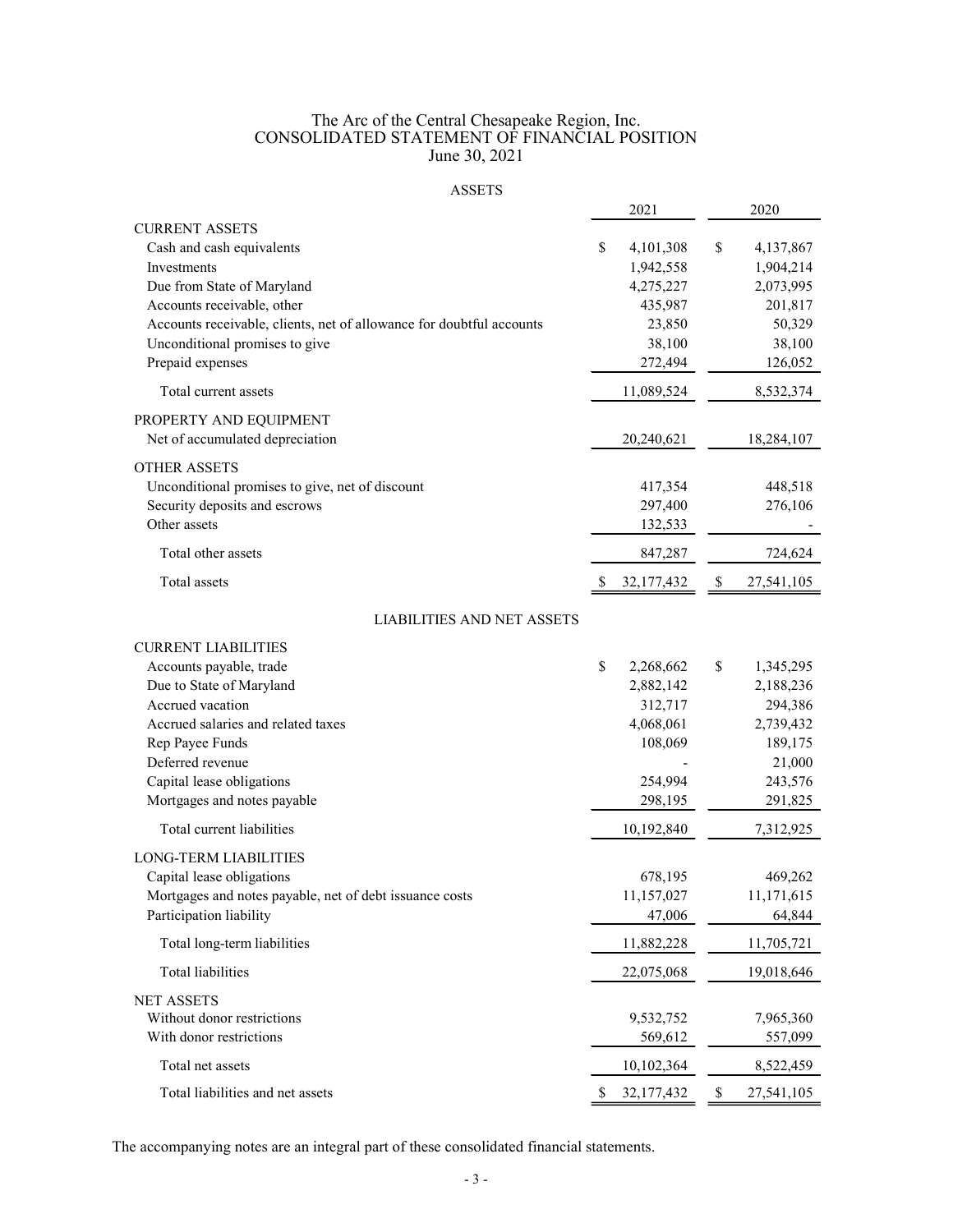# The Arc of the Central Chesapeake Region, Inc. CONSOLIDATED STATEMENT OF ACTIVITIES Year Ended June 30, 2021<br>With Summarized Financial Information for the Year Ended June 30, 2020

|                                                                                                                                         |                                                   | With Summarized Financial Information for the Year Ended June 30, 2020 | Total                                  |                                        |
|-----------------------------------------------------------------------------------------------------------------------------------------|---------------------------------------------------|------------------------------------------------------------------------|----------------------------------------|----------------------------------------|
|                                                                                                                                         | Without Donor                                     | With Donor                                                             |                                        |                                        |
| REVENUES, GAINS AND OTHER SUPPORT<br>Self Direction Waiver revenue<br>Less: Self Direction Waiver expenses<br>Net Self Direction Waiver | Restrictions<br>65,110,883<br>S<br>(58, 840, 384) | Restrictions<br>\$                                                     | 2021<br>\$65,110,883<br>(58, 840, 384) | 2020<br>\$48,763,680<br>(44, 236, 611) |
|                                                                                                                                         | 6,270,499                                         | $\sim$                                                                 | 6,270,499                              | 4,527,069                              |
| Program service fees<br>Government and private grants                                                                                   | 15,965,906<br>1,217,863                           |                                                                        | 15,965,906<br>1,217,863                | 13,891,545<br>1,224,521                |
| Contributions                                                                                                                           | 371,466                                           | 114,158                                                                | 485,624                                | 163,632                                |
| Rental subsidy                                                                                                                          | 469,103                                           |                                                                        | 469,103                                | 282,631                                |
| Contribution to care fees                                                                                                               | 399,085                                           |                                                                        | 399,085                                | 385,756                                |
| Investment income, net                                                                                                                  | 308,279                                           |                                                                        | 308,279                                | 196,703                                |
| Special events                                                                                                                          | 21,331                                            |                                                                        | 21,331                                 | 50,067                                 |
| Donated goods, services and rent                                                                                                        | 6,936                                             |                                                                        | 6,936                                  | 504,568                                |
| Gain/(loss) on disposal of equipment                                                                                                    | 2,589                                             | $\sim$                                                                 | 2,589                                  | (8,314)                                |
| Paycheck Protection Program grant<br>Miscellaneous income                                                                               |                                                   |                                                                        |                                        | 2,469,300                              |
|                                                                                                                                         |                                                   |                                                                        |                                        | 8,578                                  |
|                                                                                                                                         | 25,033,057                                        | 114,158                                                                | 25, 147, 215                           | 23,696,056                             |
| Net assets released from restrictions                                                                                                   | 101,645                                           | (101, 645)                                                             |                                        |                                        |
| Total revenues, gains and other support                                                                                                 | 25,134,702                                        | 12,513                                                                 | 25, 147, 215                           | 23,696,056                             |
| <b>EXPENSES</b>                                                                                                                         |                                                   |                                                                        |                                        |                                        |
| Program services                                                                                                                        |                                                   |                                                                        |                                        |                                        |
| <b>Community Living</b>                                                                                                                 | 11,304,025                                        |                                                                        | 11,304,025                             | 9,722,220                              |
| <b>FMS</b>                                                                                                                              | 4,115,980                                         |                                                                        | 4,115,980                              | 3,135,678                              |
| <b>Commuity Supports</b><br>Day Services & Workforce Development                                                                        | 2,574,388<br>1,113,094                            |                                                                        | 2,574,388<br>1,113,094                 | 2,565,777<br>1,709,734                 |
| Individual & Family Support Services                                                                                                    | 769,012                                           |                                                                        | 769,012                                | 1,090,288                              |
| Total program services                                                                                                                  | 19,876,499                                        |                                                                        | 19,876,499                             | 18,223,697                             |
| Supporting services                                                                                                                     |                                                   |                                                                        |                                        |                                        |
| Management and general                                                                                                                  | 3,366,939                                         |                                                                        | 3,366,939                              | 3,455,221                              |
| Fundraising                                                                                                                             | 323,872                                           |                                                                        | 323,872                                | 170,731                                |
| Total supporting services                                                                                                               | 3,690,811                                         | $\mathbf{u}$                                                           | 3,690,811                              | 3,625,952                              |
|                                                                                                                                         |                                                   |                                                                        |                                        |                                        |
| Total expenses                                                                                                                          | 23,567,310                                        |                                                                        | 23,567,310                             | 21,849,649                             |
| Change in net assets                                                                                                                    | 1,567,392                                         | 12,513                                                                 | 1,579,905                              | 1,846,407                              |
| NET ASSETS AT BEGINNING OF YEAR                                                                                                         | 7,965,360                                         | 557,099                                                                | 8,522,459                              | 6,676,052                              |
| NET ASSETS AT END OF YEAR                                                                                                               | 9,532,752                                         | 569,612<br>\$                                                          | \$10,102,364                           | 8,522,459<br><sup>S</sup>              |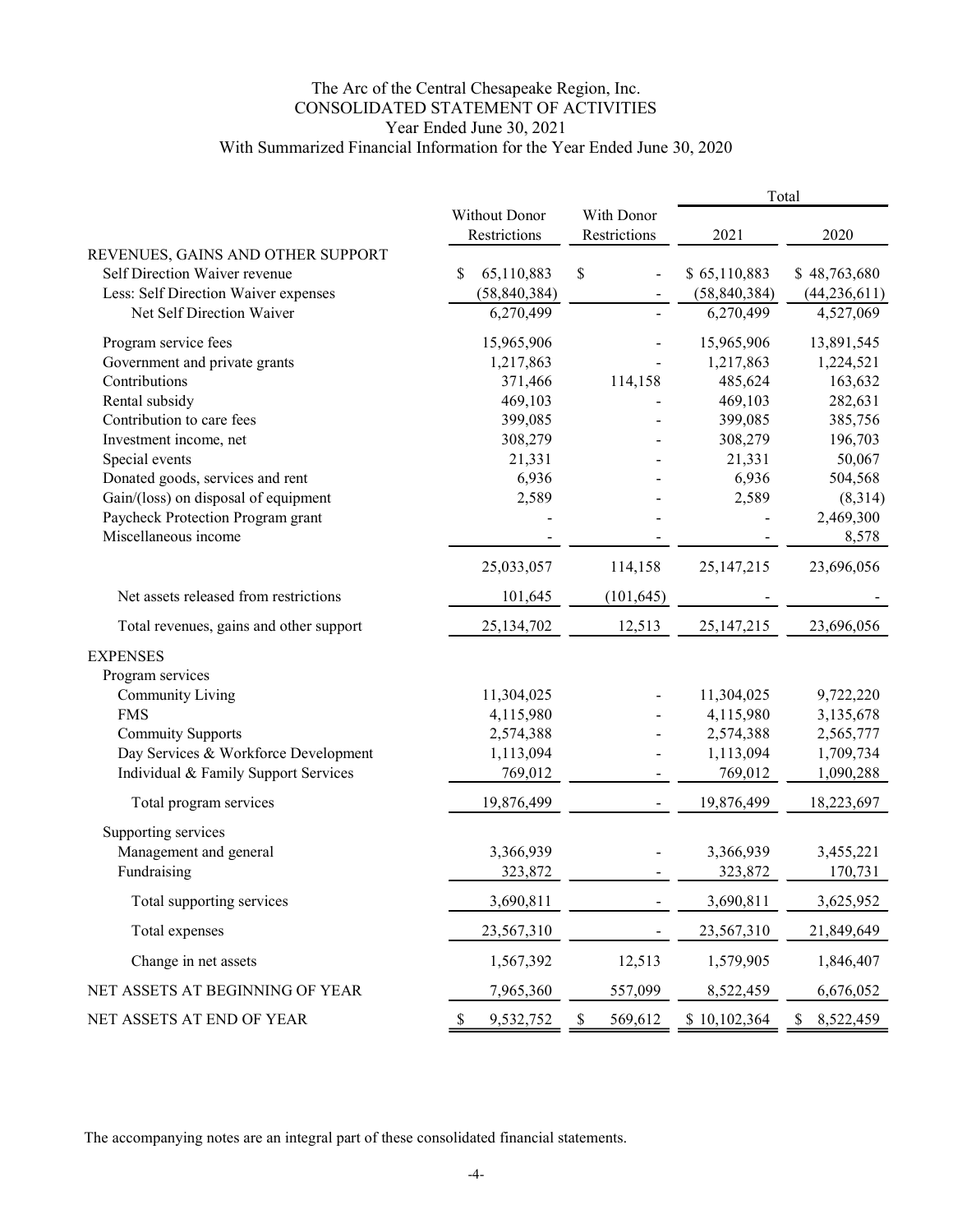# The Arc of the Central Chesapeake Region, Inc. CONSOLIDATED STATEMENT OF FUNCTIONAL EXPENSES Year Ended June 30, 2021 With Summarized Financial Information for the Year Ended June 30, 2020

|    |                                         |                                                                                                          |                                                      | Year Ended June 30, 2021                   |                                                                | The Arc of the Central Chesapeake Region, Inc.<br>CONSOLIDATED STATEMENT OF FUNCTIONAL EXPENSES<br>With Summarized Financial Information for the Year Ended June 30, 2020 |                                                          |                                                                 |                                                                        |                                              |                                                                                       |
|----|-----------------------------------------|----------------------------------------------------------------------------------------------------------|------------------------------------------------------|--------------------------------------------|----------------------------------------------------------------|---------------------------------------------------------------------------------------------------------------------------------------------------------------------------|----------------------------------------------------------|-----------------------------------------------------------------|------------------------------------------------------------------------|----------------------------------------------|---------------------------------------------------------------------------------------|
|    |                                         |                                                                                                          |                                                      |                                            |                                                                |                                                                                                                                                                           |                                                          |                                                                 |                                                                        |                                              |                                                                                       |
|    |                                         | <b>FMS</b>                                                                                               | Community<br>Supports                                | Day Services &<br>Workforce<br>Development | Individual &<br>Family Support<br>Services                     | <b>Total Program</b><br>Services                                                                                                                                          | Management and<br>General                                | Fundraising                                                     |                                                                        | 2021                                         | 2020                                                                                  |
| -S | -8<br>862,550<br>523,784                | 1,192,266<br>499,987<br>89,383                                                                           | 1,621,177<br>174,547<br>116,127                      | 707,635<br>- \$<br>64,692<br>50,918        | 307,054<br>- S<br>64,589<br>34,211                             | 10,990,775<br>- 8<br>1,666,365<br>814,423                                                                                                                                 | 1,468,347<br>- S<br>460,171<br>91,478                    | 70,020<br>-8<br>11,078<br>5,303                                 | - \$                                                                   | 2,137,614<br>911,204                         | 11,708,760<br>1,984,013<br>848,630                                                    |
|    |                                         | 1,781,636                                                                                                | 1,911,851                                            | 823,245                                    | 405,854                                                        | 13,471,563                                                                                                                                                                | 2,019,996                                                | 86,401                                                          |                                                                        | 15,577,960                                   | 14,541,403                                                                            |
|    | 258,470<br>746,196<br>80,379<br>369,287 | 1,195,223<br>119,224<br>263,526<br>$\overline{a}$                                                        | 59,340<br>161,744<br>17,300<br>89,505                | 21,277<br>65,790<br>5,085<br>$\sim$        | 24,023<br>28,511<br>3,050<br>146,822                           | 1,558,333<br>1,121,465<br>369,340<br>605,614                                                                                                                              | 42,314<br>35<br>497,219<br>74,730                        | 143,837<br>$\overline{a}$<br>$\overline{\phantom{a}}$<br>57,395 |                                                                        | 1,744,484<br>1,121,500<br>866,559<br>737,739 | 1,761,131<br>1,172,939<br>470,681<br>829,666                                          |
|    | 59,048                                  | 491,099                                                                                                  | 12,799                                               | 5,206                                      | 2,256                                                          | 570,408                                                                                                                                                                   | $\sim$                                                   | $\overline{a}$<br>$\overline{a}$                                |                                                                        | 570,408                                      | 542,814<br>57,446                                                                     |
|    | 224,536<br>10,305                       | 35,882<br>$\overline{\phantom{a}}$                                                                       | 48,670<br>$\overline{a}$                             | 19,797<br>$\sim$                           | 9,024<br>31                                                    | 337,909<br>10,336                                                                                                                                                         | 24,939<br>216,463                                        | $\overline{a}$<br>$\overline{a}$                                |                                                                        | 362,848<br>226,799                           | 269,504<br>317,666<br>199,324                                                         |
|    | 74,120<br>56,466                        | 806<br>34,275                                                                                            | $\overline{\phantom{a}}$<br>11,559                   | $\overline{a}$<br>4,420                    | 7,777<br>26,577                                                | 82,703<br>133,297                                                                                                                                                         | 111,526<br>54,151                                        | 1,338                                                           |                                                                        | 194,229<br>188,786                           | 242,379<br>60,218<br>186,672                                                          |
|    | 95,532<br>$\overline{a}$                | 26,678<br>$\sim$                                                                                         | 20,604<br>32,940                                     | 8,381<br>$\sim$                            | 3,632<br>49,568                                                | 154,827<br>82,508                                                                                                                                                         | 41<br>40,815                                             | 5,764<br>$\overline{a}$                                         |                                                                        | 160,632<br>123,323                           | 266,990<br>336,233<br>147,596                                                         |
|    | 14,376<br>62,400                        | 500<br>$\overline{\phantom{a}}$                                                                          | $\overline{\phantom{a}}$<br>29,983                   | 399<br>$\sim$                              | 3,477<br>788                                                   | 18,752<br>93,171                                                                                                                                                          | 82,409<br>7,042<br>$\overline{\phantom{a}}$              | $\overline{\phantom{0}}$<br>$\sim$                              |                                                                        | 101,161<br>100,213                           | 47,216<br>299,477<br>76,250                                                           |
|    | 1,968                                   | 295<br>$\overline{\phantom{a}}$<br>$\overline{\phantom{a}}$                                              | $\overline{\phantom{a}}$<br>$\overline{\phantom{0}}$ | $\overline{\phantom{a}}$<br>$\overline{a}$ | $\overline{\phantom{a}}$<br>3,840<br>$\overline{\phantom{a}}$  | 295<br>5,808                                                                                                                                                              | 6,041<br>$\overline{\phantom{a}}$                        | $\overline{\phantom{a}}$<br>$\overline{\phantom{0}}$            |                                                                        | 6,336<br>5,808                               | 6,105<br>5,793<br>2,871                                                               |
|    |                                         | 50                                                                                                       |                                                      |                                            |                                                                | 50                                                                                                                                                                        | 3,106                                                    |                                                                 |                                                                        | 3,156                                        | 9,275                                                                                 |
|    |                                         | Community<br>Living<br>7,162,643<br>8,548,977<br>364,388<br>271,972<br>11,855<br>14,364<br>38,445<br>941 | 58,220<br>43,635<br>51,829<br>1,401<br>11,701        | 78,984<br>58,888<br>341<br>31,905<br>7,975 | Program Services<br>32,127<br>24,253<br>601<br>97,633<br>4,880 | 40,281<br>11,330<br>157<br>471<br>1,543                                                                                                                                   | 574,000<br>410,078<br>64,783<br>145,774<br>64,544<br>941 | 6,712<br>$\sim$<br>140,478<br>34,768<br>4,154                   | <b>Supporting Services</b><br>10,140<br>18,972<br>$\overline{2}$<br>23 |                                              | Total<br>12,529,142 \$<br>580,712<br>420,218<br>224,233<br>180,544<br>64,567<br>5,095 |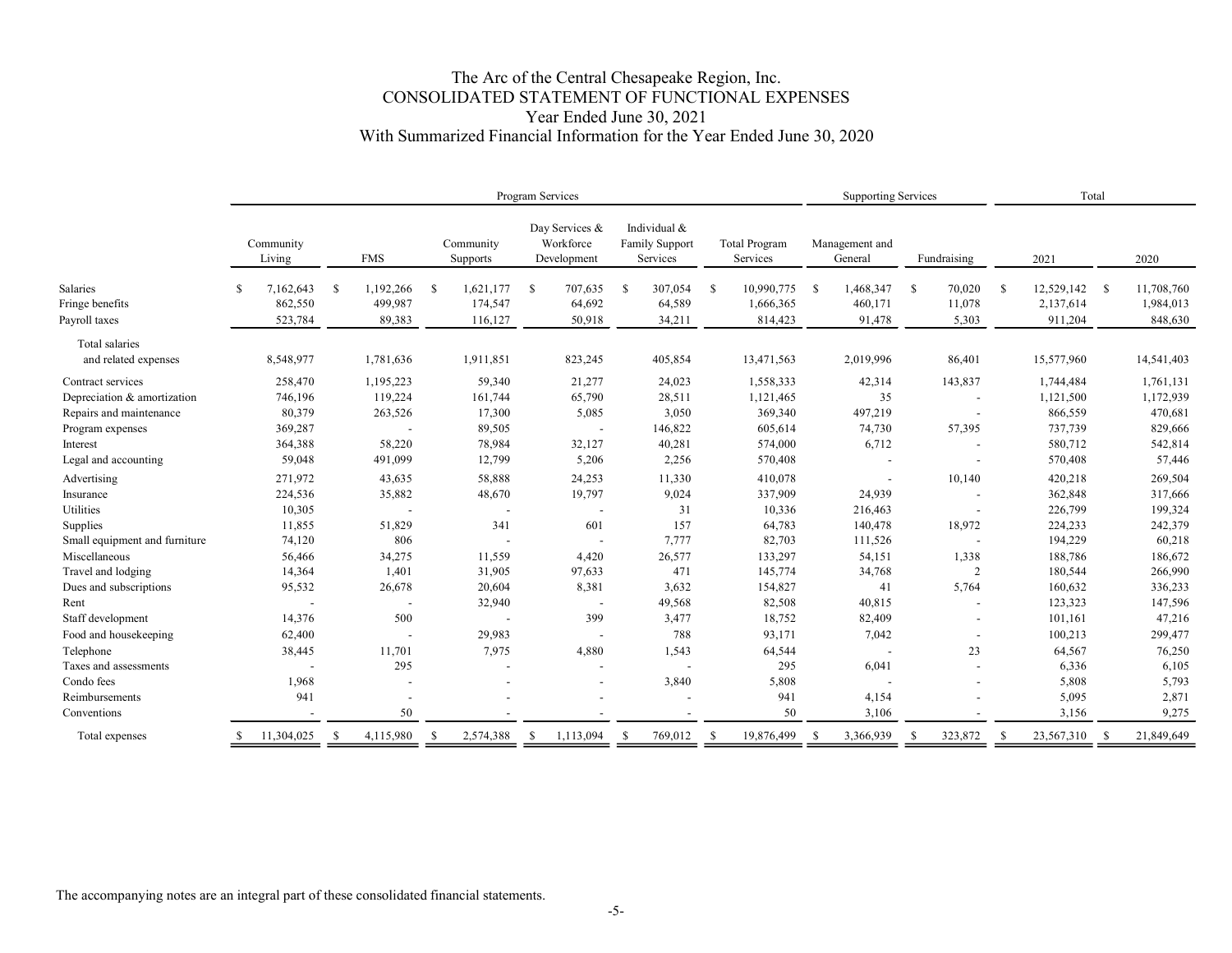# The Arc of the Central Chesapeake Region, Inc. CONSOLIDATED STATEMENT OF CASH FLOWS Year Ended June 30, 2021

| The Arc of the Central Chesapeake Region, Inc.<br>CONSOLIDATED STATEMENT OF CASH FLOWS                       |                               |                            |
|--------------------------------------------------------------------------------------------------------------|-------------------------------|----------------------------|
|                                                                                                              |                               |                            |
|                                                                                                              |                               |                            |
|                                                                                                              |                               |                            |
| Year Ended June 30, 2021                                                                                     |                               |                            |
|                                                                                                              | 2021                          | 2020                       |
| CASH FLOWS FROM OPERATING ACTIVITIES:                                                                        |                               |                            |
| Change in net assets                                                                                         | \$<br>1,579,905               | 1,846,407<br>S.            |
| Adjustments to reconcile change in net assets<br>to net cash provided by (used in) operating activities:     |                               |                            |
| Depreciation and amortization                                                                                | 1,121,500                     | 1,172,939                  |
| Amortization of debt issuance costs                                                                          | 6,711                         | 11,294                     |
| Amortization of loan discount                                                                                | (12,020)                      | 1,958                      |
| Unrealized gain on investments                                                                               | (34, 441)                     | (319)                      |
| (Gain)/loss on disposal of equipment<br>(Increase) decrease in operating assets:                             | (2,589)                       | 8,314                      |
| Accounts receivable and Due from State of Maryland                                                           | (2,408,923)                   | (119, 222)                 |
| Unconditional promises to give                                                                               | 31,164                        | (471, 543)                 |
| Prepaid expenses<br>Security deposits and escrows                                                            | (146, 442)<br>(21,294)        | 13,728<br>10,121           |
| Other assets                                                                                                 | (132, 533)                    |                            |
| Increase (decrease) in operating liabilities:                                                                |                               |                            |
| Accounts payable, trade and due to State of Maryland                                                         | 1,617,273                     | (5,998,271)                |
| Accrued salaries, vacation, and related taxes                                                                | 1,346,960                     | 994,687                    |
| Rep Payee Funds                                                                                              | (81, 106)                     | (134, 434)                 |
| Deferred revenue                                                                                             | (21,000)                      | 21,000                     |
| Net cash provided by (used in) operating activities                                                          | 2,843,165                     | (2, 643, 341)              |
| CASH FLOWS FROM INVESTING ACTIVITIES:                                                                        |                               |                            |
| Purchase of investments and reinvested earnings                                                              | (3,903)                       | (949,290)                  |
| Proceeds from sale of investments                                                                            |                               | 1,210,177                  |
| Purchase of property and equipment<br>Proceeds from sale of property and equipment                           | (2,680,665)<br>79,617         | (649,218)<br>427,087       |
| Net cash provided by (used in) investing activities                                                          |                               |                            |
|                                                                                                              | (2,604,951)                   | 38,756                     |
| CASH FLOWS FROM FINANCING ACTIVITIES:                                                                        |                               |                            |
| Principal payments on capital lease<br>Proceeds from mortgages and notes payable                             | (254, 026)<br>263,572         | (251, 455)<br>967,840      |
| Principal payments on mortgages and notes payable                                                            | (284, 319)                    | (523, 253)                 |
| Net cash provided (used) by financing activities                                                             | (274, 773)                    | 193,132                    |
| Net change in cash and cash equivalents                                                                      | (36, 559)                     | (2,411,453)                |
| Cash and cash equivalents at beginning of year                                                               | 4,137,867                     | 6,549,320                  |
| Cash and cash equivalents at end of year                                                                     | 4,101,308                     | \$4,137,867                |
|                                                                                                              |                               |                            |
| SUPPLEMENTAL CASH FLOW INFORMATION:<br>Cash paid during the year for interest                                | 574,001                       | 531,520<br>S               |
| Noncash investing and financing activities:<br>Acquisition of property and equipment<br>Less amount financed | 3,155,042<br>\$<br>(474, 377) | \$1,915,693<br>(1,266,475) |
|                                                                                                              |                               |                            |
| Cash paid for property and equipment                                                                         | 2,680,665                     | 649,218<br>\$              |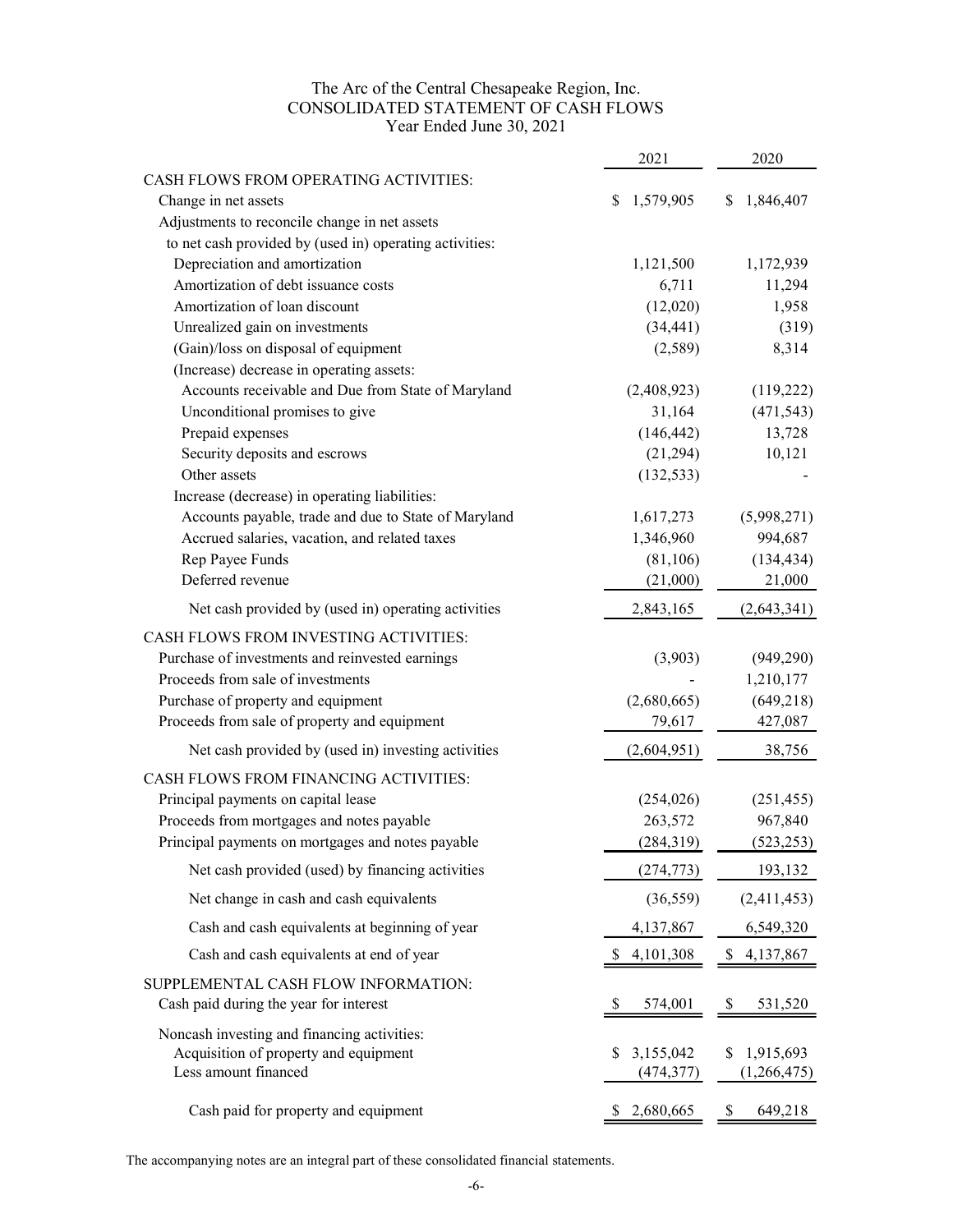# Note 1 - Summary of Significant Accounting Policies

# Nature and Association

The Arc of the Central Chesapeake Region, Inc. (the Association) is a non-profit association formed in 1961 whose mission is to promote respect, create opportunity, facilitate services and advocate for the rights of all people with intellectual and developmental disabilities. The Association identifies critical needs and gaps in services and initiates programs to fill these needs. It stimulates other agencies to develop needed services and programs, and provides information and community education regarding developmental disabilities. On July 1, 1998 The Arc of the Central Chesapeake Region, Inc., a Maryland non-stock corporation, merged with Alternative Living, Inc. The Arc of the Central Chesapeake Region, Inc. is the surviving corporation. The Association serves Anne Arundel County and Maryland's Eastern Shore.

The association is also one of the State of Maryland Fiscal Management Service (FMS) providers tasked with administrating the self directed funding for individuals with developmental disabilities and their families under the New Directions Waiver. Under the FMS program the Association administered a total annual budget of approximately \$85 million for 1265 individuals during the year ended June 30, 2021.

# Consolidation of Related Entities

The Arc of the Central Chesapeake Region, Inc. has adopted the provisions of the Financial Accounting Standards Board (FASB) Accounting Standards Codification (ASC) 958-810, Consolidations. The Arc of the Central Chesapeake Region, Inc. has included its related entity, Chesapeake Neighbors, LLC, in its financial statements for the years ended June 30, 2021 and 2020. FASB ASC 958-810 states that a not-for-profit organization should consolidate another notfor-profit organization if the reporting not-for-profit organization has both control of the other notfor-profit organization, as evidenced by either majority ownership or a majority voting interest in the Board of the other not-for-profit organization, and an economic interest in the other not-forprofit organization.

Chesapeake Neighbors, LLC was formed in 2008 and obtained tax-exempt status during fiscal year 2010 to provide housing to people who are housing insecure and lack access to quality, affordable housing, including people with disabilities. Chesapeake Community Development, LLC was formed in 2021 whose primary purchase is to support community development efforts towards The Arc of the Central Chesapeake Region, Inc. and Chesapeake Neighbors, LLC. Chesapeake Neighbors, LLC and Chesapeake Community Development, LLC are wholly owned, limited liability company subsidiaries and qualify as related entities of The Arc of the Central Chesapeake Region, Inc. under FASB ASC 958-810 and, accordingly, the accompanying financial statements present the financial information of all entities.

The Association is also required to comply with FASB ASC 850 Related Party Disclosures. Under this standard, all material intercompany transactions have been eliminated in the consolidating process and substantive disclosure of these amounts is not required.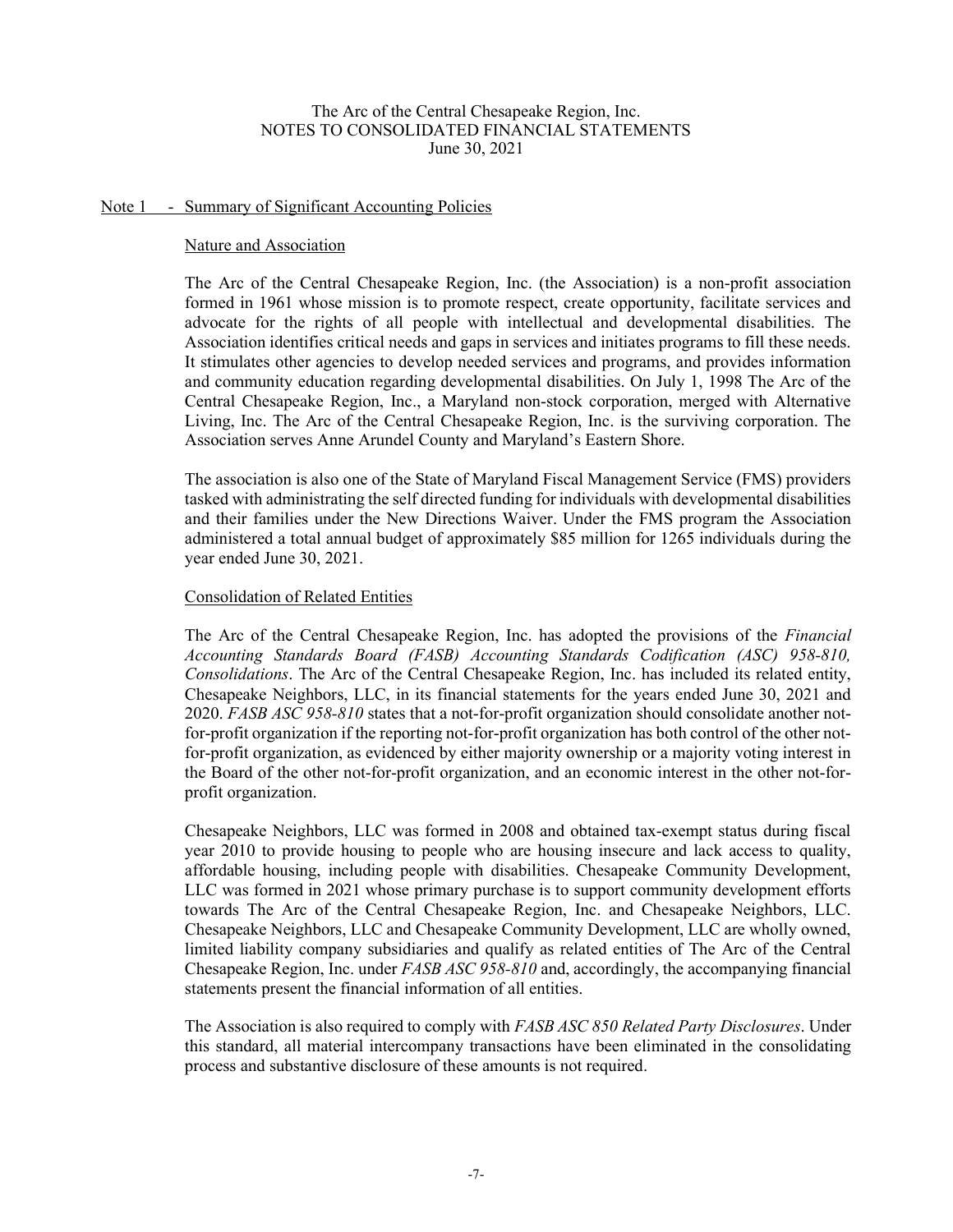# Note 1 - Summary of Significant Accounting Policies (Cont.)

# Basis of Accounting

The Association prepares its consolidated financial statements in accordance with accounting principles generally accepted in the United States of America. This basis of accounting involves the application of accrual accounting; consequently, revenues and gains are recognized when earned, and expenses and losses are recognized when incurred.

# Basis of Presentation

The Association reports information regarding its consolidated financial position and activities according to the following net asset classifications:

Net assets without donor restrictions: Net assets that are not subject to donor-imposed restrictions and may be expended for any purpose in performing the primary objectives of the Association. These net assets may be used at the discretion of the Association's management and the Board of Directors.

Net assets with donor restrictions: Net assets subject to stipulations imposed by donors and grantors. Some donor restrictions are temporary in nature; those restrictions will be met by actions of the Association or by the passage of time. Other donor restrictions are perpetual in nature, whereby the donor has stipulated the funds be maintained in perpetuity.

#### Summarized Comparative Information

The consolidated financial statements include certain prior year summarized comparative information. Such information does not include sufficient detail to constitute a presentation in conformity with accounting principles generally accepted in the United States of America. Accordingly, such information should be read in conjunction with the Association's consolidated financial statements for the year ended June 30, 2020, from which the summarized information was derived.

# Revenue Recognition – Contributions and Grants

Contributions received are recorded as support with donor restrictions or support without donor restrictions, depending on the existence and/or nature of any donor-imposed restriction. Support that is restricted by the donor is reported as an increase in net assets without donor restrictions if the restriction expires in the reporting period in which the support is recognized. All other donor-restricted support is reported as an increase in net assets with donor restrictions. When a restriction expires (that is, when a stipulated time restriction ends or a purpose restriction is accomplished), net assets with donor restrictions are reclassified as net assets without donor restrictions and reported in the statement of activities as net assets released from restrictions.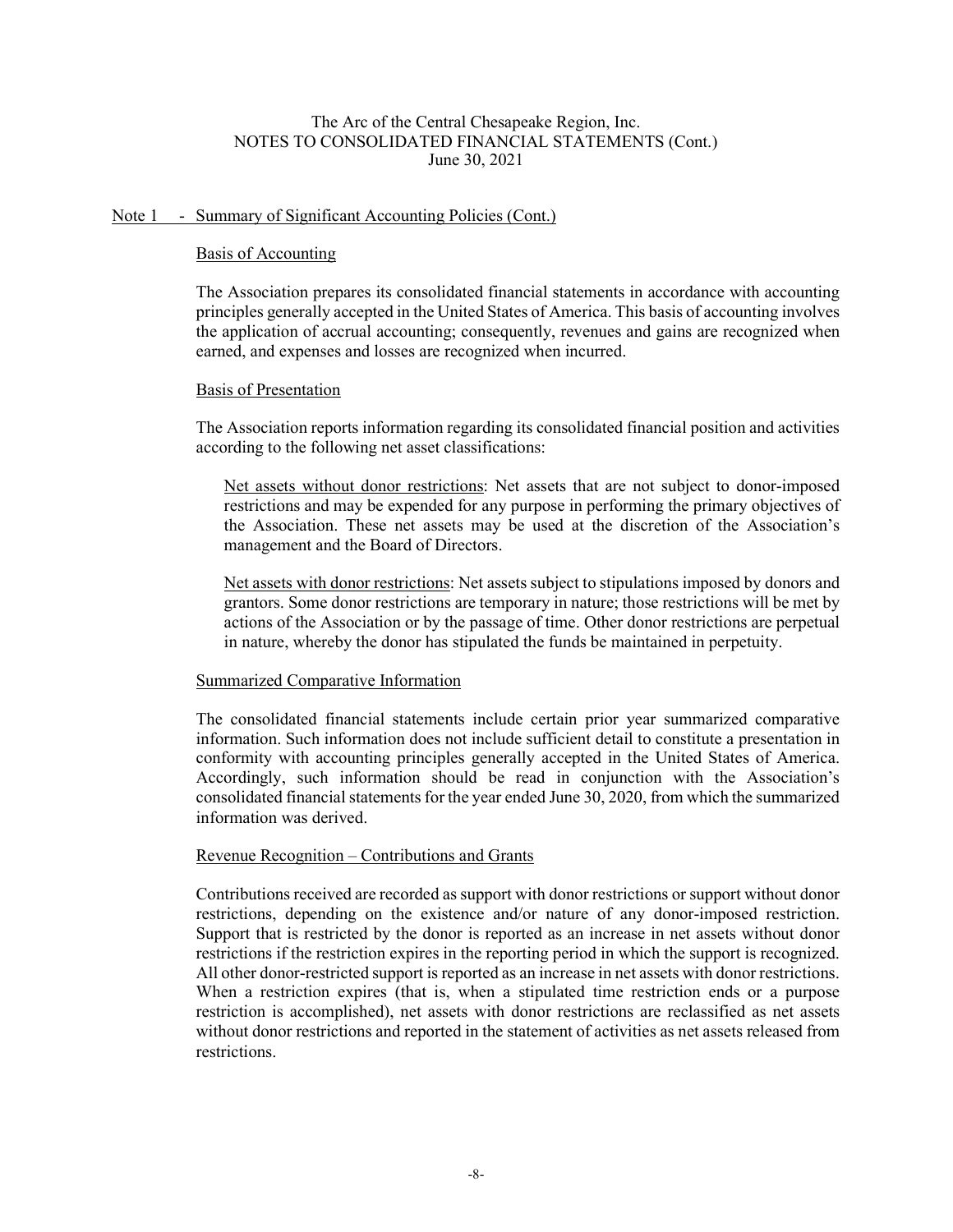#### Note 1 - Summary of Significant Accounting Policies (Cont.)

#### Revenue Recognition – Contributions and Grants (Cont.)

Grants are reported as revenue based on the terms and conditions of each specific grant agreement with the grantor. Grants that are earned based on the expenditure of specific expenses are recorded as revenue when the expenses are incurred and the Association has an unconditional right to the grant funds. Unexpended grant awards under these arrangements are classified as deferred revenue in the statement of financial position until they are earned. Grants that are received with grantor restrictions or stipulations regarding the use of the grant funds are classified as grants with donor restrictions. When a grantor restriction expires, that is, when the restriction is met, net assets with donor restrictions are reclassified to net assets without donor restrictions and reported in the statement of activities as net assets released from restrictions. Donor-restricted grants whose restrictions are met in the same year are reported as support without donor restrictions. Unexpended grant awards are classified as refundable advances until expended for the purposes of the grants since they are considered conditional promises to give. If funds are received prior to satisfying the condition, they are recorded as deferred revenue.

#### Revenue Recognition – Program Service Fees and Client Fees

The Association offers a robust portfolio of services to people with intellectual and developmental disabilities. These services are funded primarily by the Maryland Department of Health, Developmental Disabilities Administration (DDA). Program service revenue for DDA is reported at the amount that reflects the consideration to which the Association expects to which the Association expects to be entitled in exchange for providing services. DDA revenue is recognized at the point in time at which performance obligations are satisfied. The point in time at which performance obligations are satisfied is based on the provision of services on a daily or hourly basis, as prescribed by DDA program regulations. Revenue is recorded based on daily or hourly reimbursement rates established and approved by DDA.

The Association receives advance payments from DDA on a quarterly basis, which are subsequently reconciled to actual amounts earned. Any amounts due to or from DDA upon reconciliation are adjusted by an increase or decrease in future quarterly advances. During the year ending June 30, 2021, DDA converted the personal supports and supported living programs from the advance payment method to a reimbursement method. As such, revenue under these programs is now reimbursed by DDA approximately 2 to 4 weeks after billing.

Behavioral support services are billed to DDA on a monthly basis based on the number of hours served at reimbursement rates established and approved by DDA. There is generally a lag in reimbursement from DDA, as it can take approximately two months to receive payment.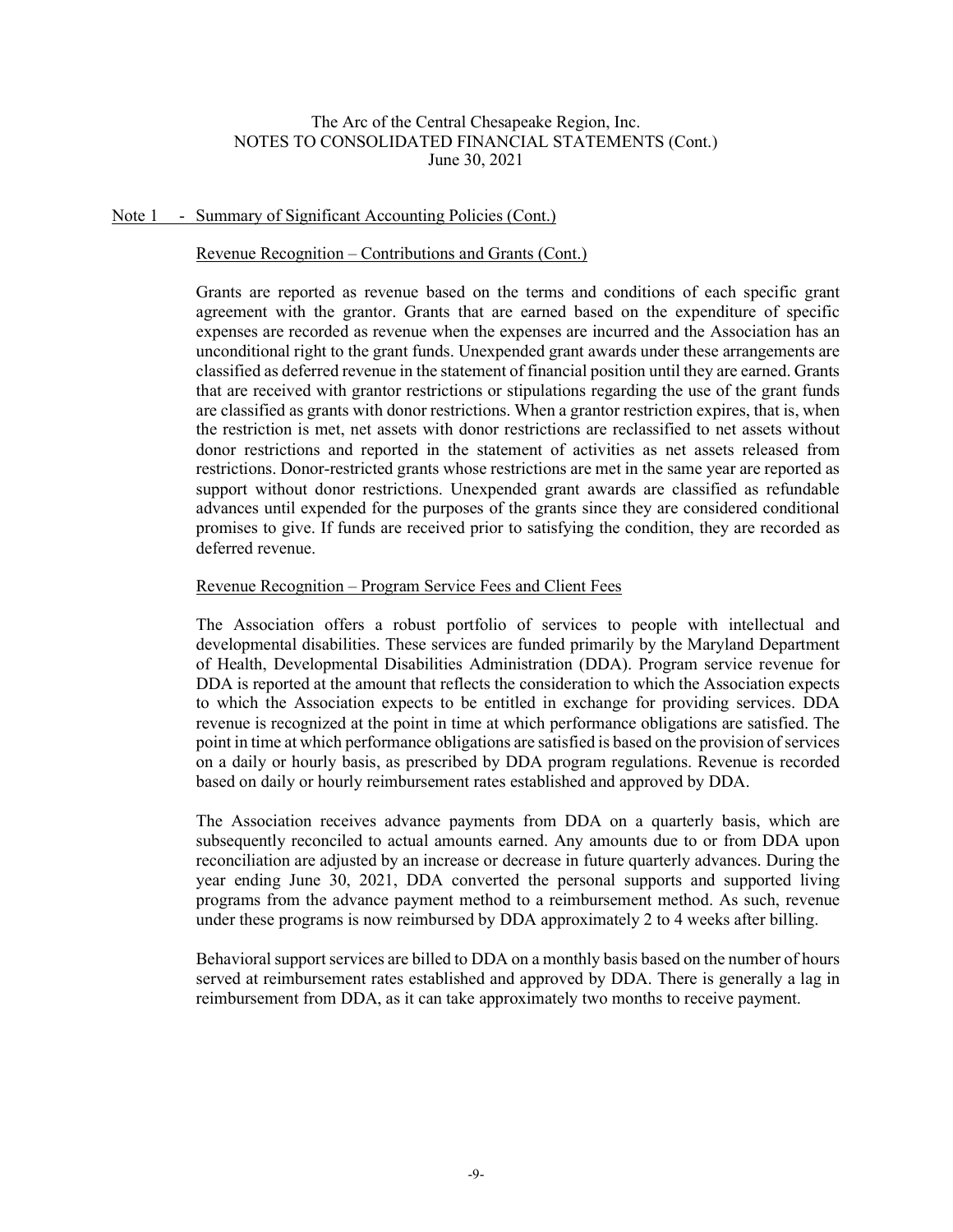# Note 1 - Summary of Significant Accounting Policies (Cont.)

# Revenue Recognition – Program Service Fees and Client Fees (Cont.)

The Association act as the fiscal agent for individuals receiving self directed funding under the Self Directions waiver. The Association is paid an administrative fee to handle the accounting, payroll and accounts payable processing, Medicaid billing, and other related services on behalf of participants. The total Self Directions Waiver revenue is netted with these expenses on the Statement of Activities.

The Association also receives monthly payments of section 8 revenue through the Housing Commission of Anne Arundel County and the Housing Authority of the City of Annapolis. Revenue is recognized on a monthly basis based on the number of eligible consumers at rates established and approved by the U.S. Department of Housing and Urban Development (HUD).

| The Transformation also received monthly payments of section of revenue unough the from $\eta$<br>Commission of Anne Arundel County and the Housing Authority of the City of Annapolis.<br>Revenue is recognized on a monthly basis based on the number of eligible consumers at rates<br>established and approved by the U.S. Department of Housing and Urban Development (HUD).                                                                                                                                        |                                                        |                                    |                                    |  |
|--------------------------------------------------------------------------------------------------------------------------------------------------------------------------------------------------------------------------------------------------------------------------------------------------------------------------------------------------------------------------------------------------------------------------------------------------------------------------------------------------------------------------|--------------------------------------------------------|------------------------------------|------------------------------------|--|
| The Association collects fees for room and board and contribution to care from people served<br>in a licensed group home in the Association's Living Options & Services. Fee revenue is<br>recognized at the point in time at which performance obligations are satisfied. The point in time<br>at which performance obligations are satisfied is based on the provision of services on a<br>monthly basis. The monthly reimbursement rate is determined for each person based on rates<br>set by the State of Maryland. |                                                        |                                    |                                    |  |
| Fee for service revenue recognized for DDA related programs for the years ending June 30,<br>2021 and 2020 is as follow:                                                                                                                                                                                                                                                                                                                                                                                                 |                                                        |                                    |                                    |  |
| Service Type                                                                                                                                                                                                                                                                                                                                                                                                                                                                                                             | Mesurement<br>Period for<br>Performance<br>Obligations | Revenue<br>Recognized<br>6/30/2021 | Revenue<br>Recognized<br>6/30/2020 |  |
| Self Directions Waiver (net)                                                                                                                                                                                                                                                                                                                                                                                                                                                                                             | Annually                                               | \$6,270,499                        | \$4,527,069                        |  |
| <b>DDA</b> Services:                                                                                                                                                                                                                                                                                                                                                                                                                                                                                                     |                                                        |                                    |                                    |  |
| Residential services                                                                                                                                                                                                                                                                                                                                                                                                                                                                                                     | Daily                                                  | 10,314,345                         | 8,373,035                          |  |
| Day services                                                                                                                                                                                                                                                                                                                                                                                                                                                                                                             | Daily                                                  | 701,290                            | 1,219,589                          |  |
| Community Learning services                                                                                                                                                                                                                                                                                                                                                                                                                                                                                              | Daily                                                  | 29,592                             | 43,985                             |  |
| Personal Support services                                                                                                                                                                                                                                                                                                                                                                                                                                                                                                | Quarter-Hour                                           | 2,835,275                          | 3,644,640                          |  |
| Supported Employment services                                                                                                                                                                                                                                                                                                                                                                                                                                                                                            | Daily                                                  | 507,604                            | 578,089                            |  |
| Supported Living services                                                                                                                                                                                                                                                                                                                                                                                                                                                                                                | Hourly                                                 | 1,481,780                          |                                    |  |
| <b>Behavioral Support services</b>                                                                                                                                                                                                                                                                                                                                                                                                                                                                                       | Quarter-Hour                                           | 96,020                             | 32,207                             |  |
| <b>Total DDA services</b>                                                                                                                                                                                                                                                                                                                                                                                                                                                                                                |                                                        | 15,965,906                         | 13,891,545                         |  |
| Client fees                                                                                                                                                                                                                                                                                                                                                                                                                                                                                                              | Monthly                                                | 399,085                            | 385,756                            |  |
| Rental subsidy                                                                                                                                                                                                                                                                                                                                                                                                                                                                                                           | Monthly                                                | 469,103                            | 282,631                            |  |
|                                                                                                                                                                                                                                                                                                                                                                                                                                                                                                                          |                                                        |                                    |                                    |  |
|                                                                                                                                                                                                                                                                                                                                                                                                                                                                                                                          | $-10-$                                                 |                                    |                                    |  |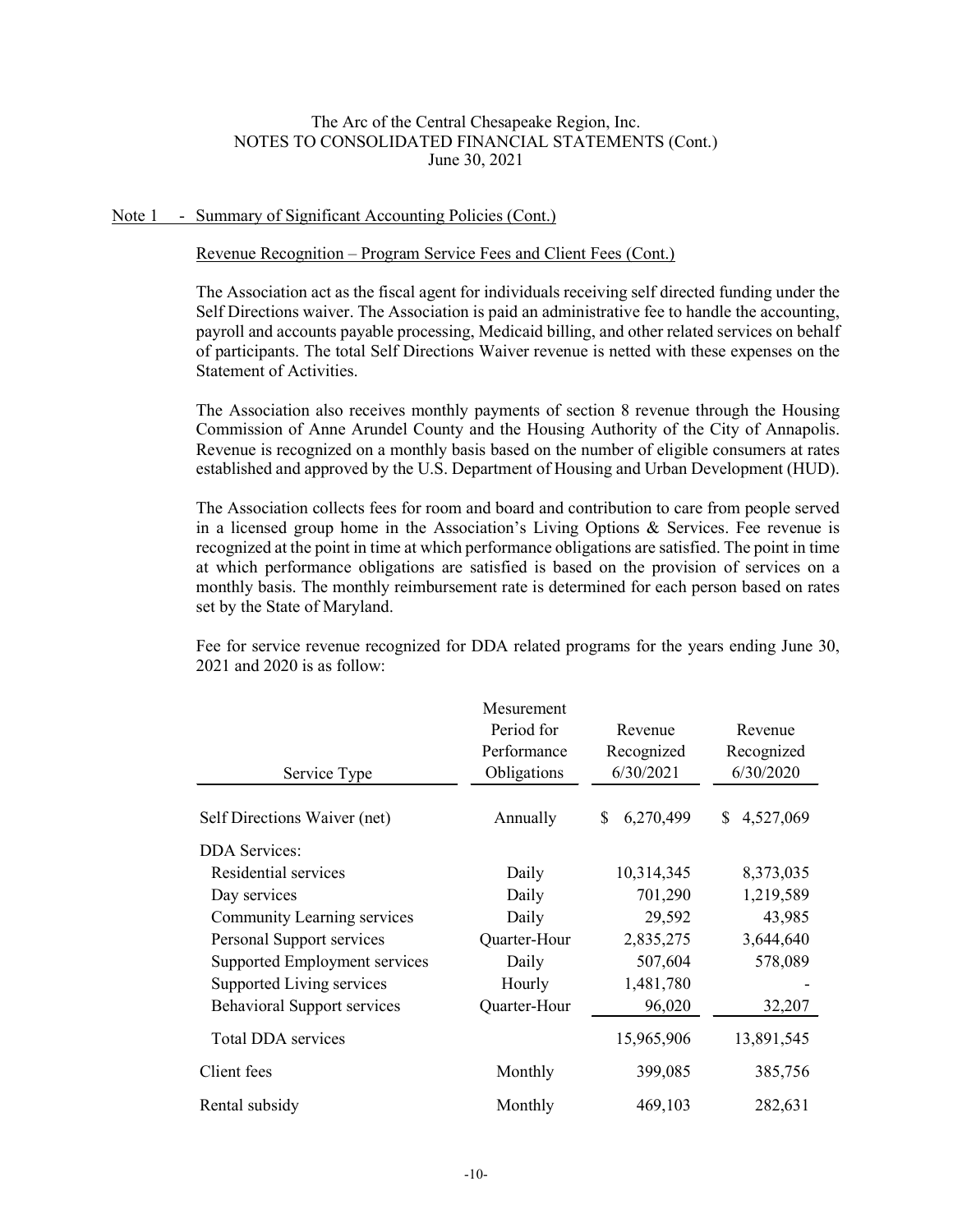# Note 1 - Summary of Significant Accounting Policies (Cont.)

# Cash and Cash Equivalents

For purposes of the consolidated statement of cash flows, cash and cash equivalents represent deposits in checking and savings accounts and certificates of deposit with maturities of ninety days or less, except those that are part of an investment portfolio.

# Investments

Investments in marketable equity securities with readily determinable fair values and all investments in debt securities are valued at their fair values in the consolidated statement of financial position.

# Accounts Receivable

Accounts receivable consist of amounts due from the State of Maryland, amounts due from clients for rent and medical supplies, and amounts due from customers for goods and services mainly provided by program activities. The allowance for doubtful accounts is determined by management based on their periodic review of individual account balances. Accounts receivable balances are charged against the reserve in the period management determines them to be uncollectible. As of June 30, 2021 and 2020, the balance in the allowance for doubtful accounts was \$3,118.

# Unconditional Promises to Give

Unconditional promises to give that are expected to be collected within one year are recorded at net realizable value. Unconditional promises to give that are expected to be collected in future years are recorded at the present value of their estimated future cash flows. Amortization of the discounts is included in contribution revenue. Conditional promises to give are not included as support until the conditions are substantially met.

# Property and Equipment

Property and equipment acquisitions in excess of \$5,000 are capitalized and recorded at cost. Depreciation is provided over the estimated useful lives of the assets using the straight-line method. Gifts of long-lived assets such as land, buildings or equipment are recorded at their fair values and reported as support without donor restrictions, unless explicit donor stipulations specify how the donated assets must be used.

### Use of Estimates

The preparation of consolidated financial statements in conformity with accounting principles generally accepted in the United States of America requires management to make estimates and assumptions that affect the reported amounts and disclosures. Actual results could differ from those estimates.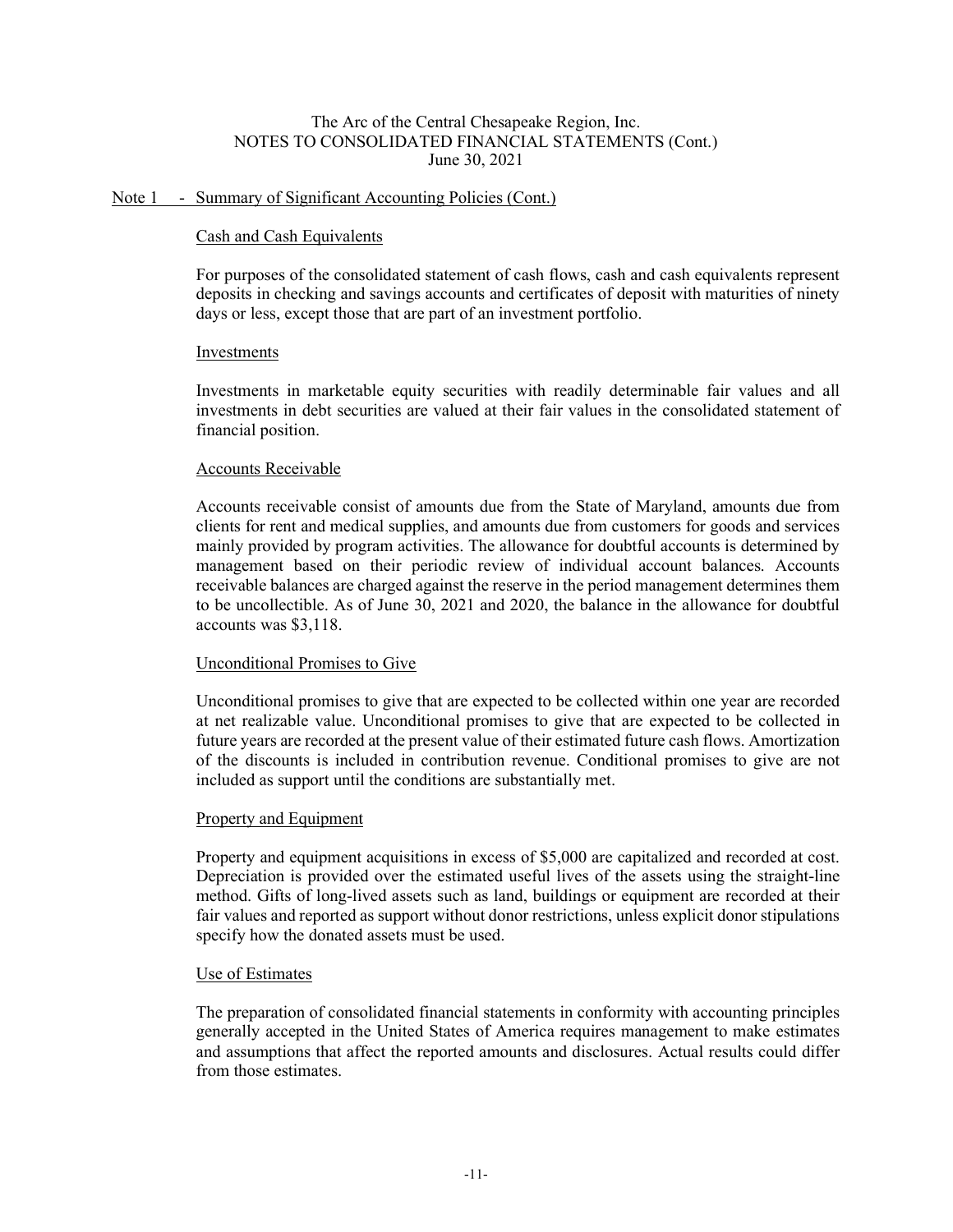# Note 1 - Summary of Significant Accounting Policies (Cont.)

# Allocation of Functional Expenses

Accounting principles generally accepted in the United States of America require all not-forprofit organizations to present their expenses on a functional basis, separating program services from management and general and fundraising expenses. Functional expenses are either charged directly to program services as incurred or allocated based on square footage for items such as occupancy and depreciation and estimates of time and effort for administrative salaries.

#### Income Tax Status

The Arc of the Central Chesapeake Region, Inc. and its wholly owned one member subsidiaries, Chesapeake Neighbors, LLC and Chesapeake Community Development, LLC are exempt under Section 501(c)(3) of the Internal Revenue Code and are classified as other than a private foundation. The Associations are exempt from both federal and state income taxes but would be subject to taxes on any "unrelated business income". There is no provision for income taxes at June 30, 2021 and 2020 as the Associations have not incurred any unrelated business income during these periods.

# Income Tax Position

The Association follows the guidance of ASC 740-10, "Accounting for Uncertainty in Income Taxes" which clarifies the accounting for the recognition and measurement of the benefits of individual tax positions in the financial statements, including those of non-profit organizations. Tax positions must meet a recognition threshold of more-likely-than-not in order for the benefit of those tax positions to be recognized in the Association's consolidated financial statements

The Association analyzes tax positions taken, including those related to the requirements set forth in IRS Sec. 501(c) to qualify as a tax-exempt organization, activities performed by volunteers and Board members, the reporting of unrelated business income, and its status as a tax-exempt organization under Maryland State statute. The Association does not know of any tax benefits arising from uncertain tax positions and there was no effect on the Association's financial position or changes in net assets as a result of analyzing its tax positions. Fiscal years ending on or after June 30, 2019 remain subject to examination by federal and state authorities.

#### **Advertising**

The Association's policy is to expense advertising costs when incurred. The Association's advertising costs directly support the recruitment of Direct Support Professionals, who provide services and supports to people with intellectual and developmental disabilities. Total advertising costs incurred for employee recruitment for the years ended June 30, 2021 and 2020 were \$420,218 and \$269,504, respectively.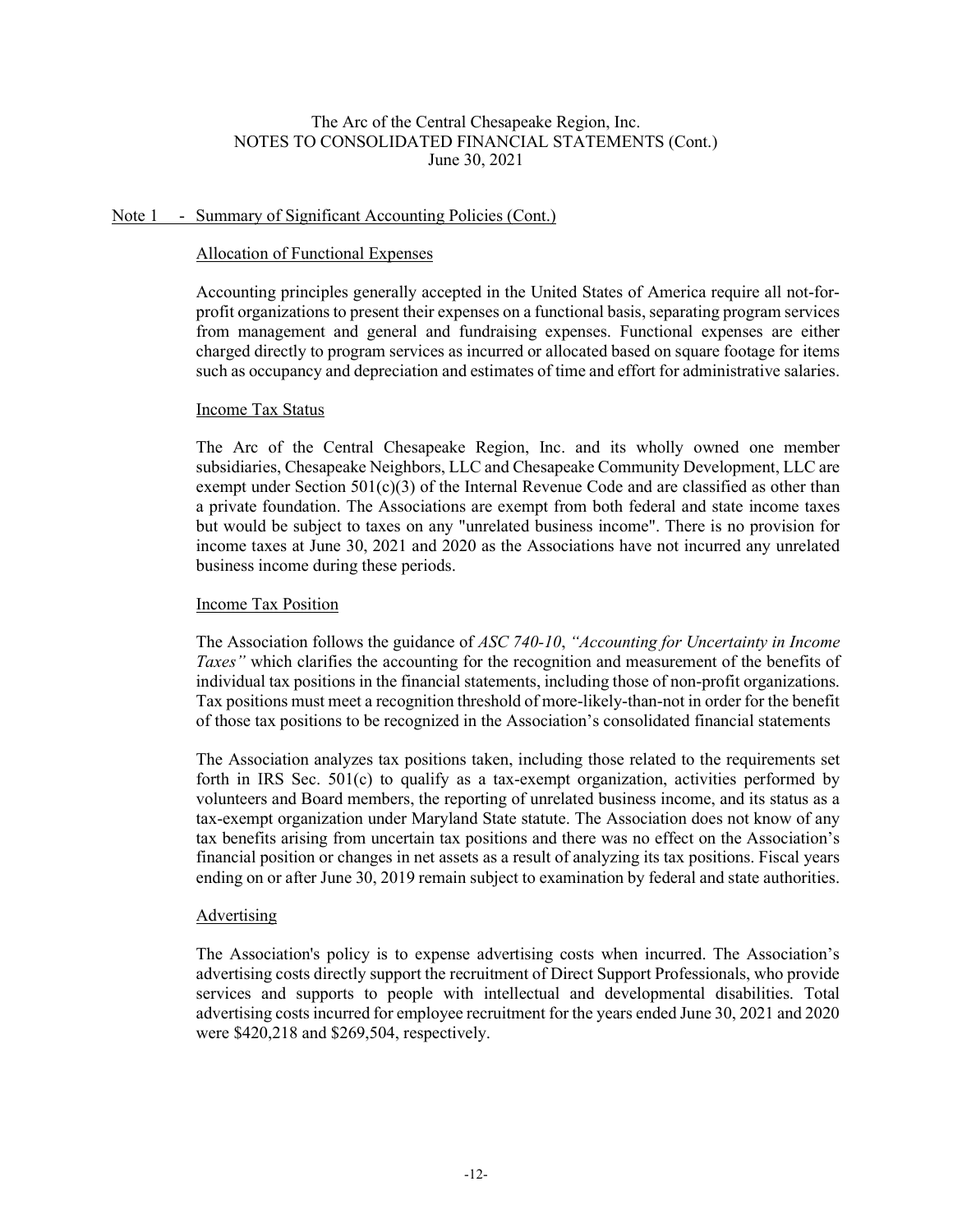# Note 1 - Summary of Significant Accounting Policies (Cont.)

# Donated Services, Materials and Rent

Donated services are recognized as a contribution if the services (a) create or enhance nonfinancial assets or (b) require specialized skills, are performed by period with those skills, and would otherwise be purchased by the Association. There were no donated services that qualified for recognition during the years ended June 30, 2021 and 2020.

Donated materials and rent are included in the accompanying consolidated statements at their estimated fair market values at the date of receipt. Donated rent for the years ended June 30, 2021 and 2020 were \$6,936 and \$504,568, respectively.

#### Reclassifications

Certain reclassifications of prior year balances have been made to conform to current year presentation.

#### New Accounting Pronouncements

On July 1, 2020, the Association adopted ASU 2014-09, Revenue Recognition (Topic 606) – "Revenue from Contracts with Customers", which outlines a single comprehensive model for entities to use in accounting for revenue arising from contracts with customers and supersedes most current revenue recognition guidance, including industry-specific guidance. ASU 2014- 09 outlines a five-step process for revenue recognition that focuses on transfer of control, as opposed to transfer of risk and rewards, and also requires enhanced disclosures regarding the nature, amount, timing and uncertainty of revenues and cash flows from contracts with customers. Major provisions include determining which goods and services are distinct and represent separate performance obligations, how variable consideration (which may include change orders and claims) is recognized, whether revenue should be recognized at a point in time or over time and ensuring the time value of money is considered in the transaction price. The Association adopted ASU 2014-09 and related amendments using the retrospective method. Accordingly, the comparative financial statements for the year ending June 30, 2020 have been adjusted to fully conform with ASU 2014-09. The adoption of ASU 2014-09 did not have any impact on the Association's financial position, results of operations or cash flows, and therefore did not result in a prior period adjustment. The adjustments to the year ending June 30, 2020 consisted of enhanced disclosures regarding revenue recognition and timing of cash flows only.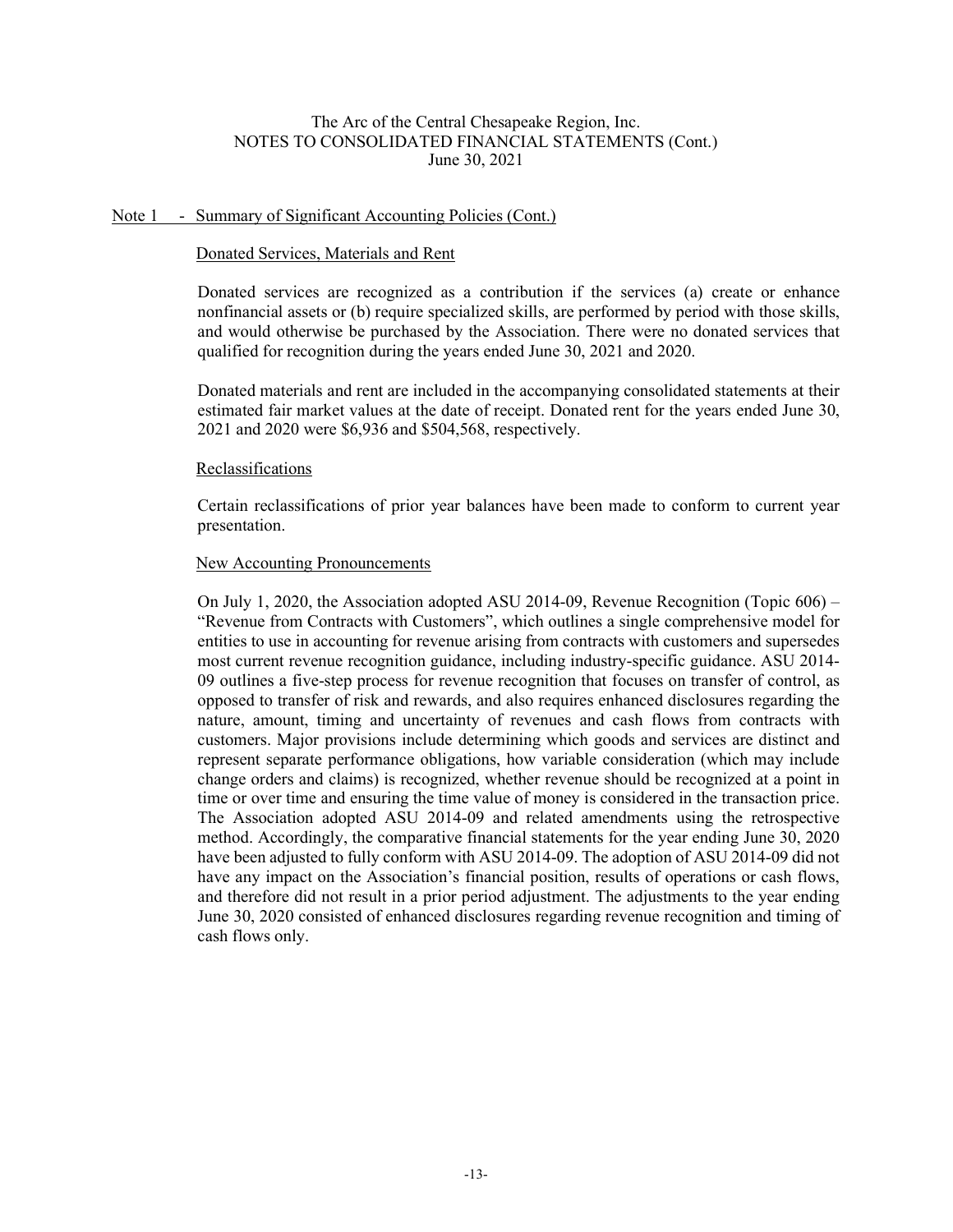# Note 2 - Availability & Liquidity

| The Arc of the Central Chesapeake Region, Inc.<br>NOTES TO CONSOLIDATED FINANCIAL STATEMENTS (Cont.)<br>June 30, 2021 |              |             |
|-----------------------------------------------------------------------------------------------------------------------|--------------|-------------|
| <b>Availability &amp; Liquidity</b>                                                                                   |              |             |
|                                                                                                                       | 2021         | 2020        |
| Financial assets at year end:                                                                                         |              |             |
| Cash and cash equivalents                                                                                             | \$4,101,308  | \$4,137,867 |
| Investments                                                                                                           | 1,942,558    | 1,904,214   |
| Due from State of Maryland                                                                                            | 4,275,227    | 2,073,995   |
| Accounts receivable, other                                                                                            | 435,987      | 201,817     |
| Accounts receivable, clients, net                                                                                     | 23,850       | 50,329      |
| Unconditional promises to give, net of discount                                                                       | 455,454      | 486,618     |
| Total financial assets                                                                                                | 11,234,384   | 8,854,840   |
| Less amounts not available to be used within one year:                                                                |              |             |
| Net assets with donor restrictions                                                                                    | 569,612      | 557,099     |
| Rep Payee Funds                                                                                                       | 108,069      | 189,175     |
|                                                                                                                       |              |             |
| Financial assets available to meet general expenditures                                                               |              |             |
| over the next twelve months                                                                                           | \$10,556,703 | \$8,108,566 |

The Association's goal is to establish at least 3 months of average recurring operating costs in available liquidity (approximately \$5.9 million at June 30, 2021). Monthly average recurring operating costs are calculated by dividing total operating expenses for the year by 12 months. In addition to calculating the actual operating reserve at year end, the target minimum reserve will be calculated each year after approval of the annual budget.

The Association invests excess cash in an investment account to be used for operations. The Association follows an investment policy to manage its risk allocations within the investment account.

The Association has two lines of credit totaling \$3.6 million, which are available to draw upon in the event of an unanticipated liquidity need. The Association may also choose to use the available equity in real estate after all other options have been exhausted.

# Note 3 - Concentration of Cash Balances

At June 30, 2021 and 2020, and at various times during the year, the Association maintained cash-in-bank balances in excess of the federally insured limit of \$250,000 per financial institution. Amounts in excess of insured limits at June 30, 2021 and 2020 were approximately \$3,166,000 and \$2,900,000, respectively. The Association has assessed and believes this risk to be low.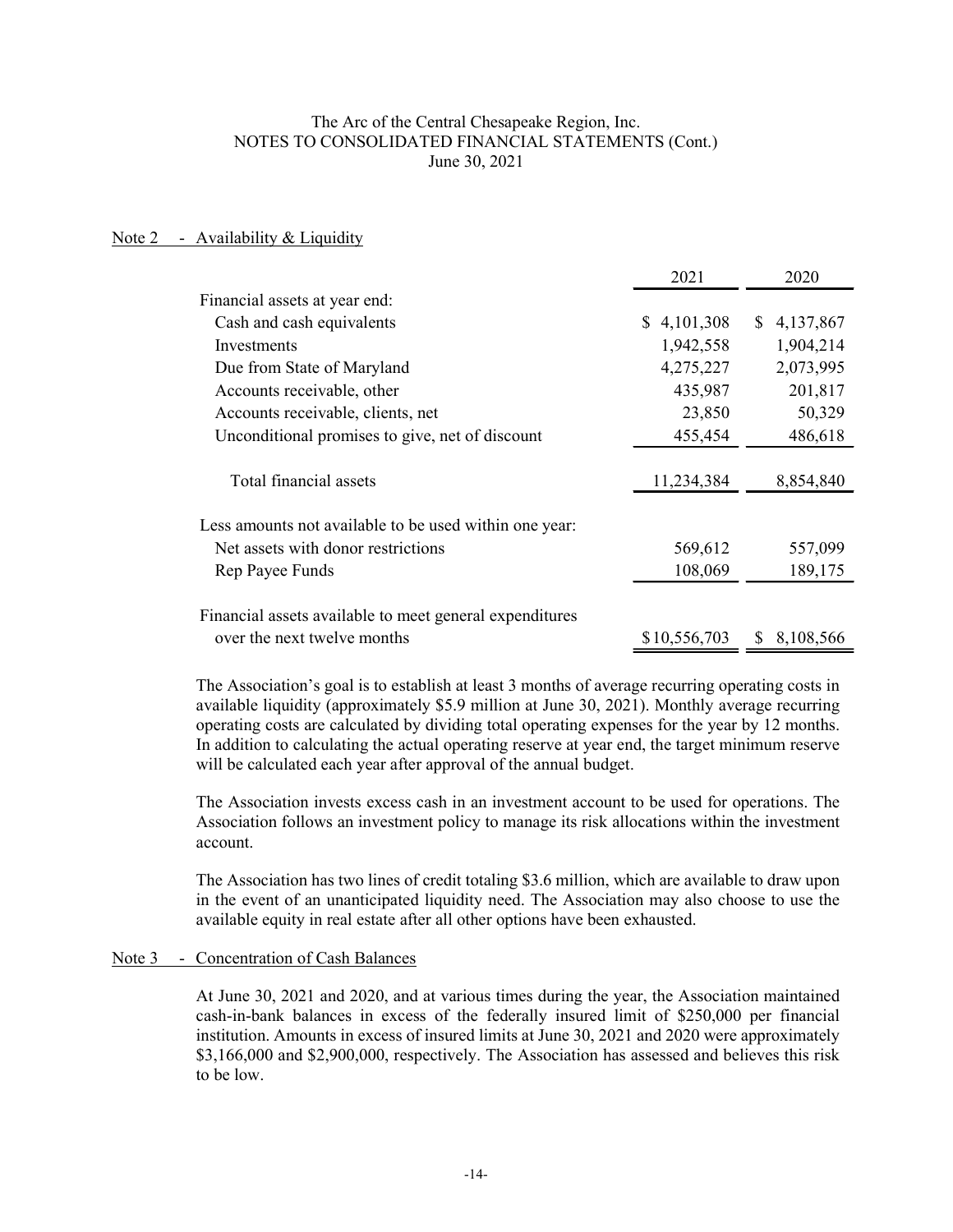# Note 4 - Investments

| The Arc of the Central Chesapeake Region, Inc.<br>NOTES TO CONSOLIDATED FINANCIAL STATEMENTS (Cont.)                  | June 30, 2021 |                      |                    |
|-----------------------------------------------------------------------------------------------------------------------|---------------|----------------------|--------------------|
|                                                                                                                       |               |                      |                    |
| Investments                                                                                                           |               |                      |                    |
| Investments are stated at fair market value. A summary of the investments are as follows for<br>years ending June 30: |               |                      |                    |
|                                                                                                                       |               | 2021                 |                    |
|                                                                                                                       | Cost Basis    | Fair Market<br>Value | Unrealized<br>Gain |
| Investments - brokerage account                                                                                       |               |                      |                    |
| Money market funds                                                                                                    | \$1,348,040   | \$1,348,040          | \$                 |
| Certificates of deposit                                                                                               | 467,459       | 467,459              |                    |
| Equities                                                                                                              | 27,047        | 127,059              | 100,012            |
| Total investments                                                                                                     | \$1,842,546   | \$1,942,558          | \$100,012          |
|                                                                                                                       |               | 2020                 |                    |
|                                                                                                                       |               | Fair Market          | Unrealized         |
|                                                                                                                       | Cost Basis    | Value                | Gain               |
| Investments - brokerage account                                                                                       |               |                      |                    |
| Money market funds                                                                                                    | \$1,346,055   | \$1,346,055          | \$                 |
| Certificates of deposit                                                                                               | 465,542       | 465,542              |                    |
| Equities                                                                                                              | 27,047        | 92,617               | 65,570             |
| Total investments                                                                                                     | \$1,838,644   | \$1,904,214          | \$<br>65,570       |

|                                 | Cost Basis  | Fair Market<br>Value |      | Unrealized<br>Gain |
|---------------------------------|-------------|----------------------|------|--------------------|
| Investments - brokerage account |             |                      |      |                    |
| Money market funds              | \$1,348,040 | \$1,348,040          | $\$$ |                    |
| Certificates of deposit         | 467,459     | 467,459              |      |                    |
| Equities                        | 27,047      | 127,059              |      | 100,012            |
| Total investments               | \$1,842,546 | \$1,942,558          | \$   | 100,012            |
|                                 |             |                      |      |                    |
|                                 |             | 2020                 |      |                    |
|                                 |             | Fair Market          |      | Unrealized         |
|                                 | Cost Basis  | Value                |      | Gain               |
| Investments - brokerage account |             |                      |      |                    |
| Money market funds              | \$1,346,055 | \$1,346,055          | \$   |                    |
| Certificates of deposit         | 465,542     | 465,542              |      |                    |
|                                 | 27,047      | 92,617               |      | 65,570             |
| Equities                        |             |                      |      |                    |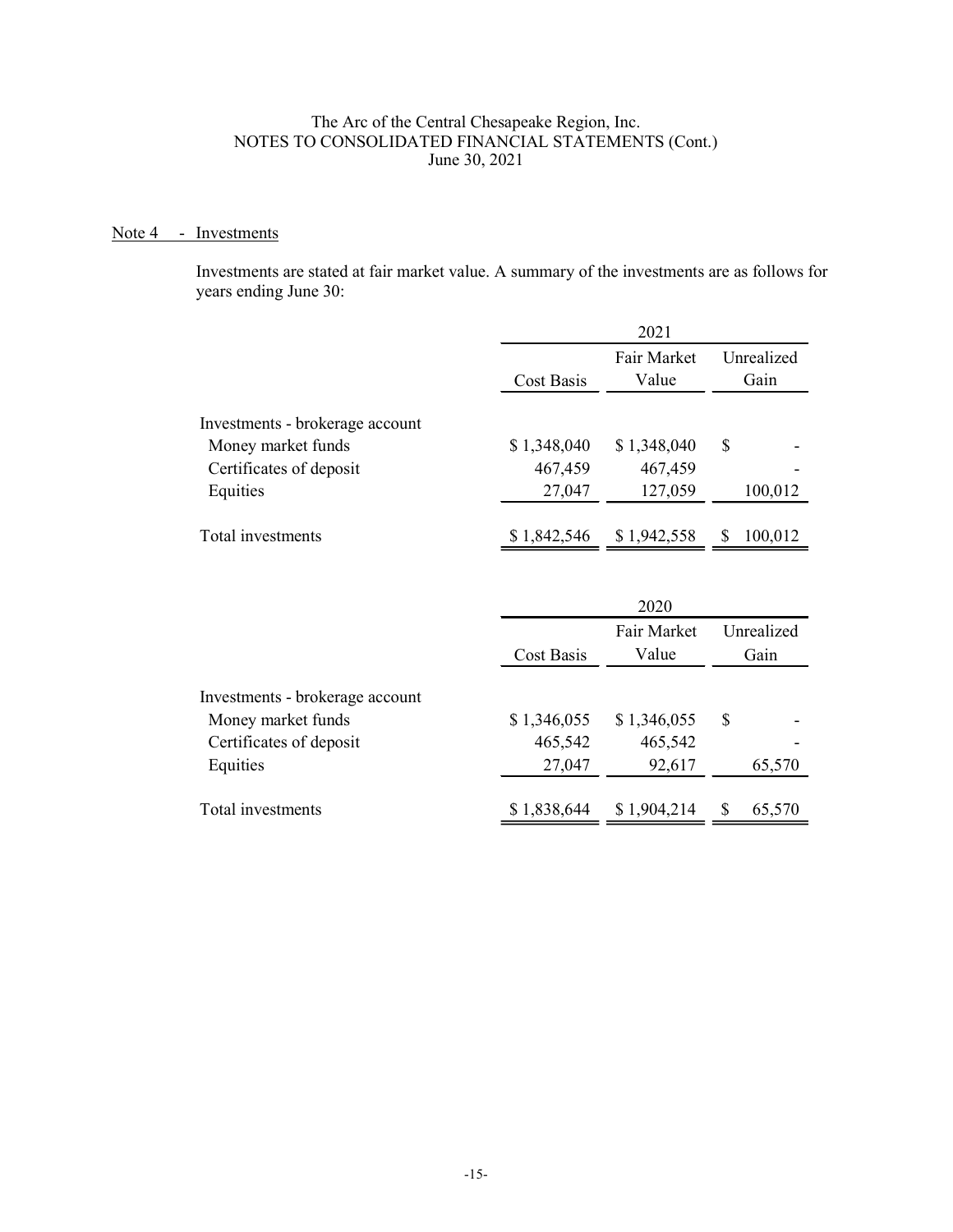#### Note 5 - Fair Value Measurement

ASC 820-10 establishes a fair value hierarchy that prioritizes the inputs to valuation techniques used to measure fair value. The hierarchy gives the highest priority to unadjusted quoted prices in active markets for identical assets or liabilities (Level 1 measurements) and the lowest priority to unobservable inputs (Level 3 measurements). The three levels of the fair value hierarchy under ASC 820-10 are as follows:

- Level 1: Inputs that reflect unadjusted quoted prices in active markets for identical assets or liabilities that the Association has the ability to access at the measurement date.
- Level 2: Inputs other than quoted prices that are observable for the asset or liability either directly or indirectly, including inputs in markets that are not considered to be active.
- Level 3: Inputs that are unobservable and supported by little or no market activity and that are significant to the fair value of the assets or liabilities.

Inputs are used in applying the various valuation techniques and broadly refer to the assumptions that market participants use to make valuation decisions, including assumptions about risk. Inputs may include price information, volatility statistics, specific and broad credit data, liquidity statistics, and other factors. A financial instrument's level within the fair value hierarchy is based on the lowest level of any input that is significant to the fair value measurement. However, the determination of what constitutes "observable" requires significant judgment by the Association. The Association considers observable data to be that market data, which is readily available, regularly distributed or updated, reliable and verifiable, not proprietary, and provided by independent sources that are actively involved in the relevant market. The categorization of a financial instrument within the hierarchy is based upon the pricing transparency of the instrument and does not necessarily correspond to the Association's perceived risk of that instrument.

Investments whose values are based on quoted market prices in active markets, and are, therefore classified with Level 1, includes cash and money market funds held in brokerage accounts, equities, and certificates of deposit held in a brokerage account.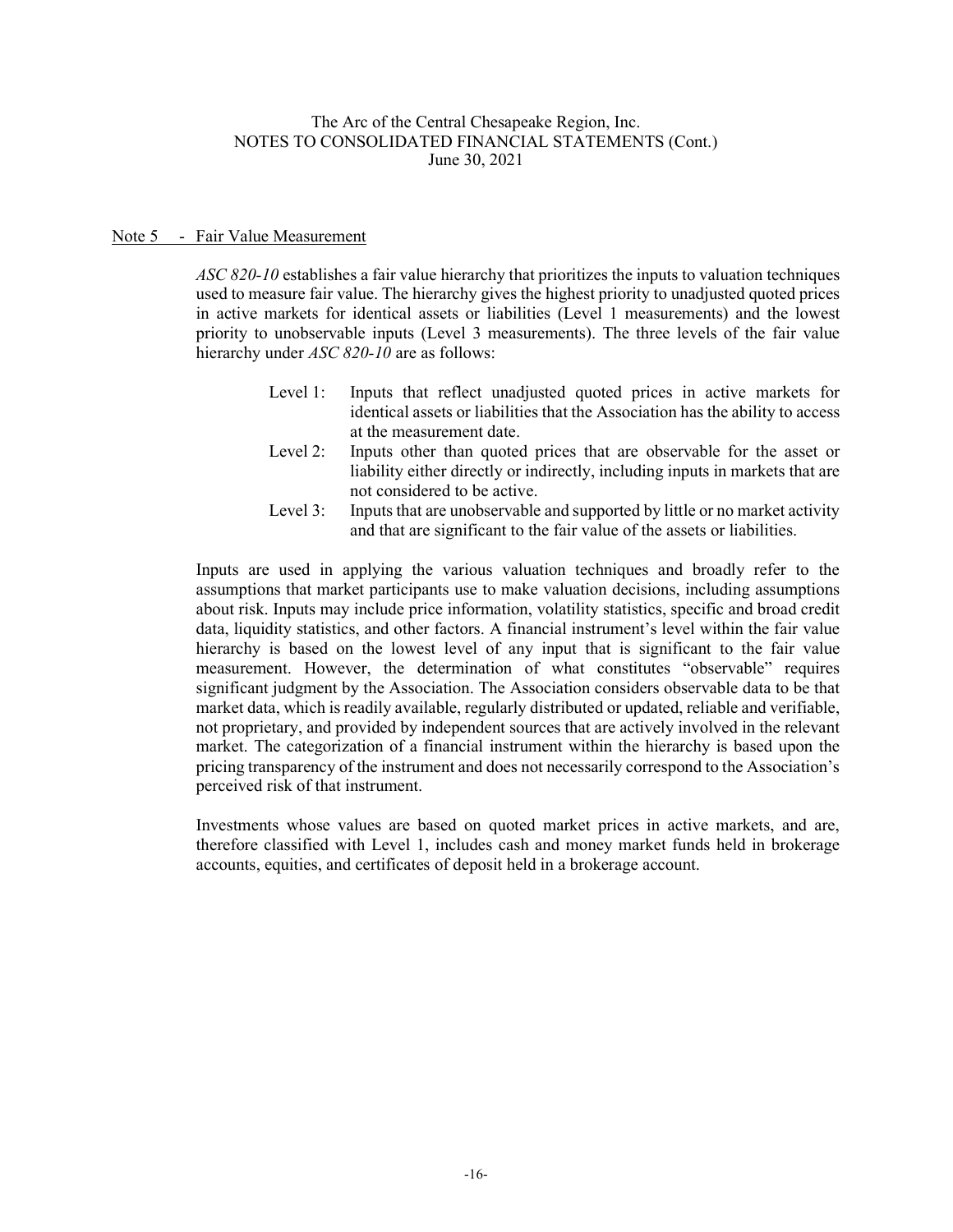# Note 5 - Fair Value Measurement (Cont.)

|                                                                                                | June 30, 2021     |              |         |         |  |                   |
|------------------------------------------------------------------------------------------------|-------------------|--------------|---------|---------|--|-------------------|
|                                                                                                |                   |              |         |         |  |                   |
| Fair Value Measurement (Cont.)                                                                 |                   |              |         |         |  |                   |
| The table below presents the balances of assets measured at fair value on a recurring basis by |                   |              |         |         |  |                   |
| level within the hierarchy as of:                                                              |                   |              |         |         |  |                   |
| June 30, 2021                                                                                  | Level 1           |              | Level 2 | Level 3 |  | Total             |
| Money market funds                                                                             | \$1,348,040       | $\mathbb{S}$ |         | S       |  | 1,348,040         |
| Certificates of deposit                                                                        | 467,459           |              |         |         |  | 467,459           |
| <b>Equity securities</b>                                                                       | 127,059           |              |         |         |  | 127,059           |
|                                                                                                |                   |              |         |         |  | 1,942,558         |
| Total                                                                                          | 1,942,558         |              |         |         |  |                   |
| June 30, 2020                                                                                  | Level 1           |              | Level 2 | Level 3 |  | Total             |
|                                                                                                |                   |              |         |         |  |                   |
| Money market funds                                                                             | \$1,346,055       | \$           |         | \$      |  | 1,346,055         |
| Certificates of deposit<br>Equity securities                                                   | 465,542<br>92,617 |              |         |         |  | 465,542<br>92,617 |

#### Note 6 - Unconditional Promises to Give

The Association has a lease agreement with the State of Maryland Department of Health for a residential home. The lease commenced on December 25, 2007 and has a term of five years with annual rent of \$1. This lease was renewed in March 2017 for three years with a discount rate of .95%. On November 20, 2019, the lease was renewed for an additional three years, with two renewal terms of three years each with annual rent of \$1 and a discount rate of 1.59%.

The Association also has a lease with the Anne Arundel County for their regional office building in Annapolis. This lease was renewed beginning March 1, 2020 with a 20 year term at annual rent of \$1 and a discount rate of 1.53%.

These leases provide the Association with the free use of facilities, with the Association assuming responsibility for all capital improvements and ongoing maintenance, and are recognized as unconditional promises to give. Unconditional promises to give are reflected at present value of estimated future cash flows, based on the date of the original promise to give.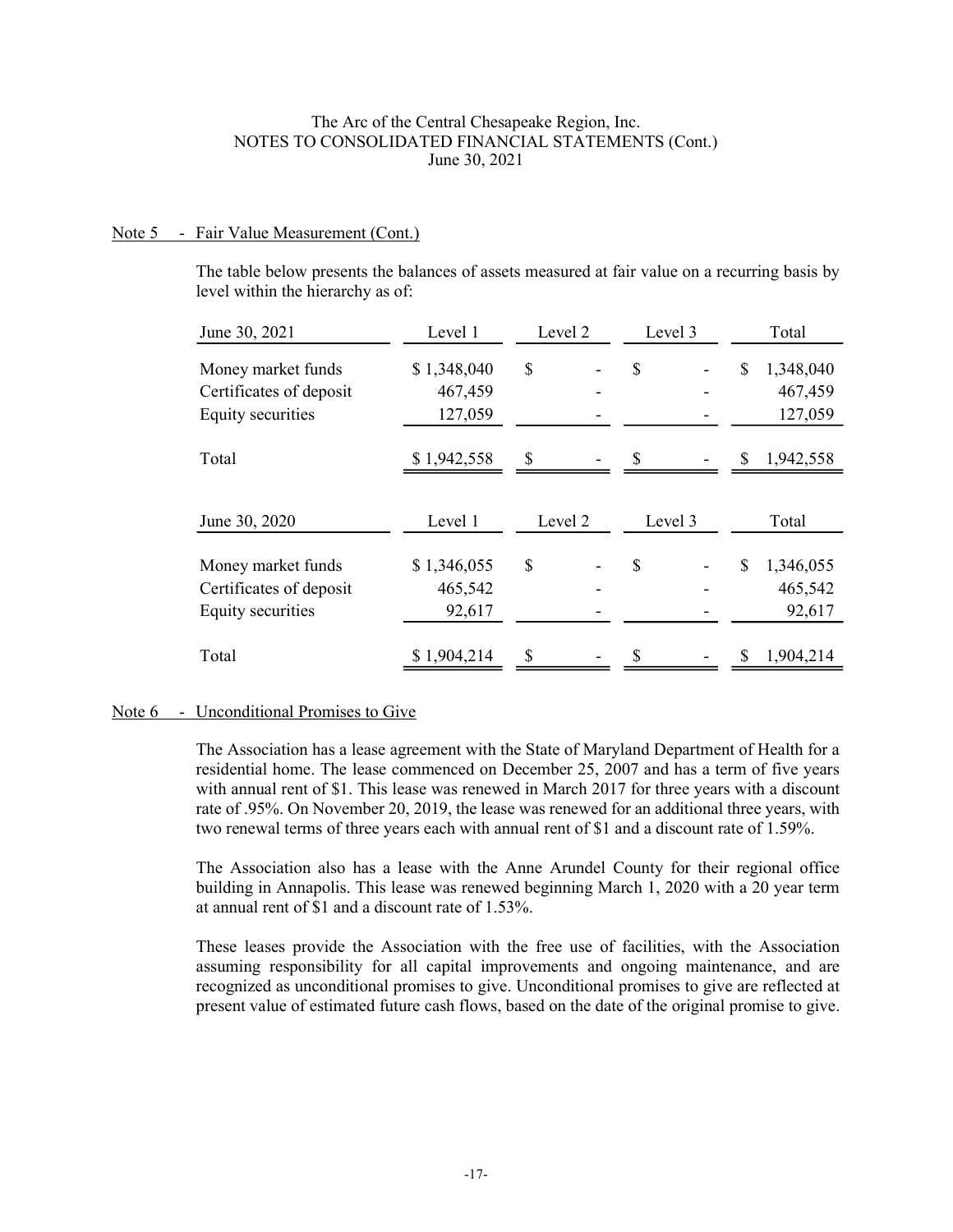# Note 6 - Unconditional Promises to Give (Cont.)

| The Two of the central chesapeare region, the.<br>NOTES TO CONSOLIDATED FINANCIAL STATEMENTS (Cont.)<br>June 30, 2021 |                    |                    |
|-----------------------------------------------------------------------------------------------------------------------|--------------------|--------------------|
| <b>Unconditional Promises to Give (Cont.)</b>                                                                         |                    |                    |
| Unconditional promises to give are as follows for years ending June 30:                                               |                    |                    |
|                                                                                                                       | 2021               | 2020               |
| Receivable in less than one year                                                                                      | 38,100<br>\$       | 38,100<br>\$       |
| Receivable in one to five years<br>Receivable in more than five years                                                 | 152,400<br>317,450 | 152,400<br>355,550 |
| Total unconditional promises to give                                                                                  | 507,950            | 546,050            |
| Less discount to net present value                                                                                    | (52, 496)          | (59, 432)          |
| Less current portion                                                                                                  | (38,100)           | (38,100)           |
| Unconditional promises to give, long-term                                                                             | 417,354            | 448,518            |
| <b>Property and Equipment</b>                                                                                         |                    |                    |
| A summary of property and equipment by major classification is as follows at June 30:                                 |                    |                    |

# Note 7 - Property and Equipment

| Estimated<br><b>Useful Lives</b> | 2021       | 2020                                                   |
|----------------------------------|------------|--------------------------------------------------------|
|                                  |            |                                                        |
|                                  |            | 4,433,886<br>S.                                        |
| 5-31 years                       | 18,556,952 | 16,613,799                                             |
| $1-10$ years                     | 725,549    | 725,549                                                |
| 5-20 years                       | 1,472,898  | 1,472,898                                              |
| 2-5 years                        | 1,977,114  | 1,692,280                                              |
|                                  |            |                                                        |
|                                  |            | 24,938,412                                             |
|                                  |            | (6,654,305)                                            |
|                                  |            | 18,284,107                                             |
|                                  |            | 5,155,429<br>27,887,942<br>(7,647,321)<br>\$20,240,621 |

Depreciation was \$1,121,500 and \$1,172,939 for the years ended June 30, 2021 and 2020, respectively.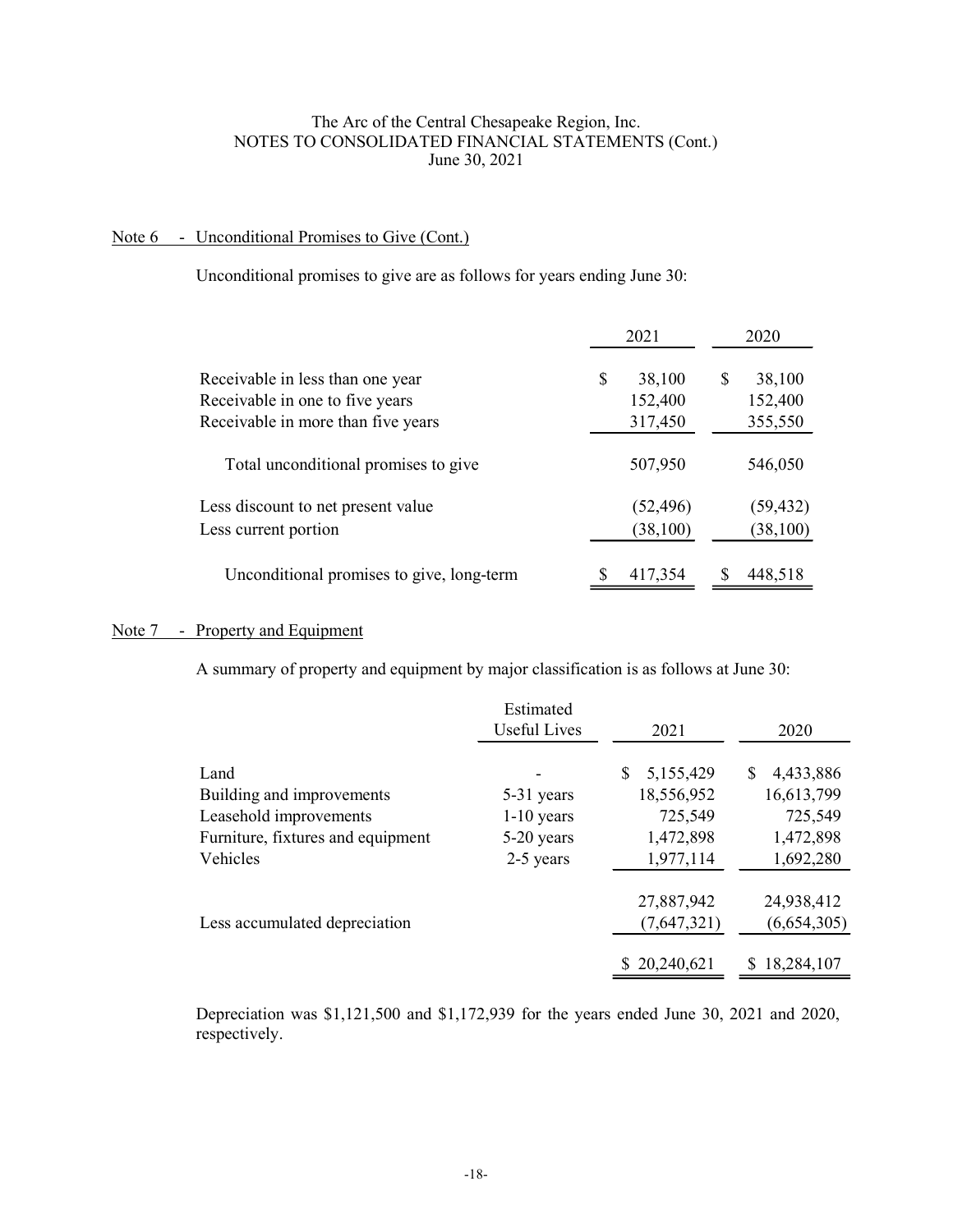#### Note 8 - Mortgages and Notes Payable

The Maryland Department of Housing and Community Development (DHCD) has provided financing under the Maryland Group Home Acquisition Program (GHAP) enabling the Association to purchase residences, which it utilizes as group homes or alternative living units for its clients. All GHAP mortgages contain provisions which specify that if a GHAP mortgage is prepaid, defaulted on, refinanced, or if the property is sold, the State of Maryland is entitled to receive 50% of the net appreciation on the property securing that particular GHAP mortgage. At June 30, 2021 and 2020, the Association has recorded a participation liability of \$47,006 and \$64,844, respectively and a related mortgage loan discount of \$31,757 and \$37,573, respectively, in connection with these agreements.

DHCD has also provided financing with proceeds of tax-exempt revenue bonds for residences under the Special Housing Opportunities Program (SHOP). SHOP loans may be prepaid or assumed with prior permission from DHCD. SHOP loans are required to be used to fund a group home and residents who occupy the homes must meet the certain income restrictions, if the residents no longer meet the income restrictions, then DHCD may increase the agreed upon interest rate. Any increase in the interest rate may not exceed the prevailing conventional interest rate determined in the sole discretion of DHCD. Loans are subject to a prepayment penalty equal to the unamortized cost of issuing the bonds.

The Association entered into a thirty year loan with Arundel Community Development Services, Inc. (ACDS). The loan was used to purchase a residential home. If during the term of the loan, the property is sold, transferred, exchanged or otherwise disposed, the ACDS is entitled to receive 50% of the net proceeds in accordance with the Equity Participation Agreement. The associated participation liability is included above.

During fiscal year 2014, two properties were purchased from The Arc of the Central Chesapeake Region, Inc. by its related entity Chesapeake Neighbors, LLC. The related loans with banks were paid off by The Arc of the Central Chesapeake Region, Inc. and Chesapeake Neighbors, LLC obtained a SHOP and GHAP loan for each property. Additional details on these loans are on the following page.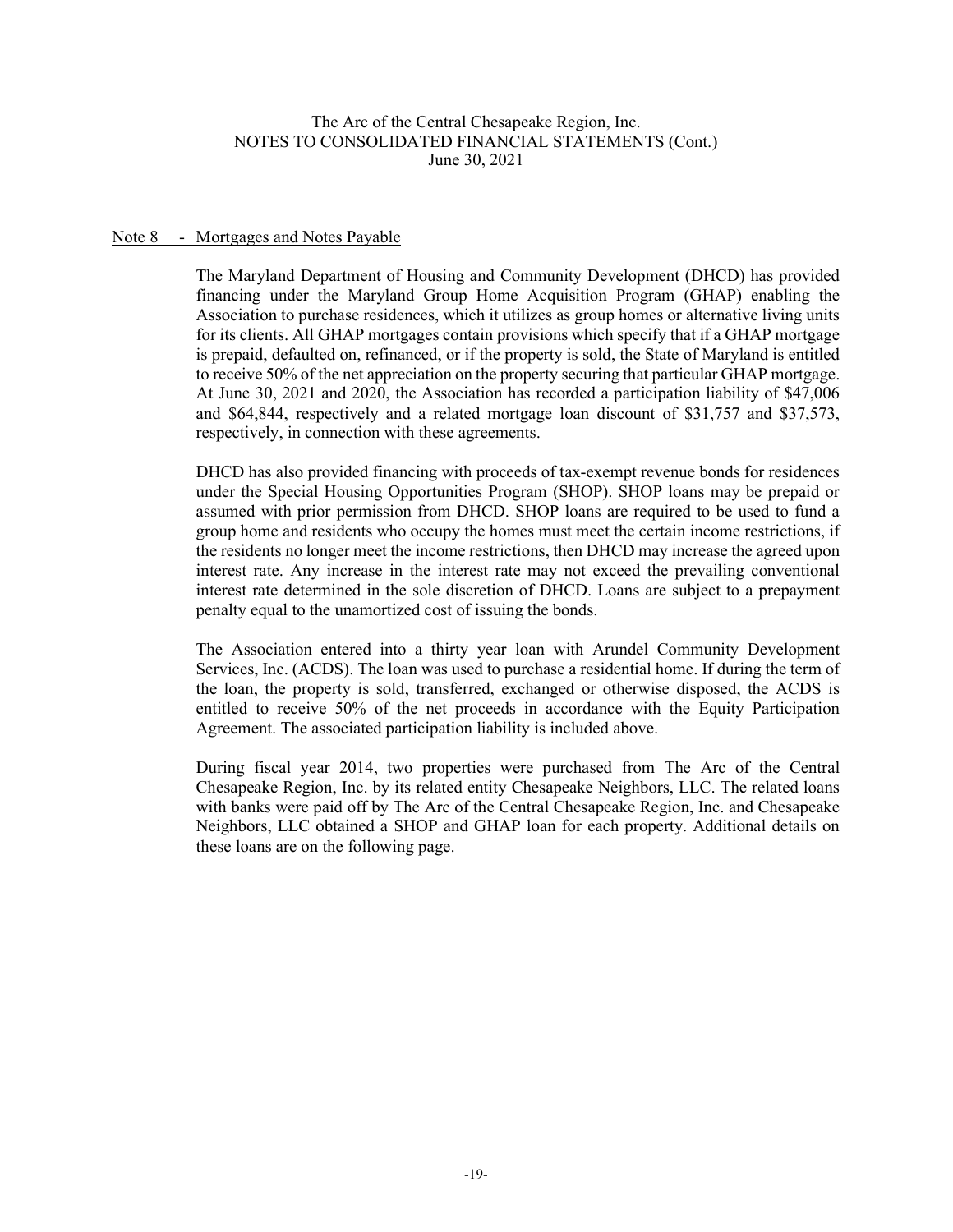# Note 8 - Mortgages and Notes Payable (Cont.)

| The Arc of the Central Chesapeake Region, Inc.<br>NOTES TO CONSOLIDATED FINANCIAL STATEMENTS (Cont.)                                         |                            |                            |  |
|----------------------------------------------------------------------------------------------------------------------------------------------|----------------------------|----------------------------|--|
| June 30, 2021                                                                                                                                |                            |                            |  |
|                                                                                                                                              |                            |                            |  |
| Mortgages and Notes Payable (Cont.)                                                                                                          |                            |                            |  |
| Mortgages and notes payable consisted of the following at June 30:                                                                           |                            |                            |  |
|                                                                                                                                              |                            |                            |  |
|                                                                                                                                              | 2021                       | 2020                       |  |
| The Arc of the Central Chesapeake Region, Inc.                                                                                               |                            |                            |  |
| Mortgages and notes payable to the Maryland Department of Housing<br>and Community Development. The loans were obtained to acquire           |                            |                            |  |
| residential properties. Aggregate monthly payments of \$3,557 include<br>principal and interest ranging between 4.00% - 5.00%. The mortgages |                            |                            |  |
| are for 30 years and mature between February 2022 and July 2047. The<br>mortgages are secured by residential properties.                     |                            |                            |  |
|                                                                                                                                              | 291,648<br>S               | 325,664                    |  |
| Mortgages and notes payable to various financial instutions. The loans                                                                       |                            |                            |  |
| were obtained to acquire residential properties. Aggregate monthly<br>payments of \$15,803 include principal and interest ranging between    |                            |                            |  |
| 0.00% - 5.00%. The mortgages are for 30 years and mature between<br>September 2029 and August 2049. The mortgages are secured by             |                            |                            |  |
| residential properties.                                                                                                                      | 2,813,339                  | 2,892,318                  |  |
| Chesapeake Neighbors, LLC                                                                                                                    |                            |                            |  |
| Mortgages and notes payable for all Chesapeake Neighbors, LLC<br>properties. The loans were obtained to acquire residential properties.      |                            |                            |  |
| Aggregate monthly payments of \$46,699 include principal and interest<br>ranging between 0.00% - 6.96%. The mortgages are for 30 years and   |                            |                            |  |
| mature between March 2038 and December 2050. The mortgages are                                                                               |                            |                            |  |
| secured by residential properties.                                                                                                           | 8,466,245                  | 8,373,995                  |  |
| Total mortgages and notes payable<br>Less debt issuance cost, net of amortization                                                            | 11,571,232                 | 11,591,977                 |  |
| Less discount                                                                                                                                | (84,253)<br>(31,757)       | (90, 964)<br>(37,573)      |  |
| Less current maturities<br>Long-term portion of mortgages and notes paybles                                                                  | (298, 195)<br>\$11,157,027 | (291, 825)<br>\$11,171,615 |  |
|                                                                                                                                              |                            |                            |  |

Mortgage and notes payable at June 30, 2021 and 2020 is shown net of unamortized debt issuance cost of \$84,253 and \$90,964, respectively. Amortization expense on debt issuance costs was \$6,711 and \$11,294, for years ended June 30, 2021 and 2020, respectively, and is included in interest expense.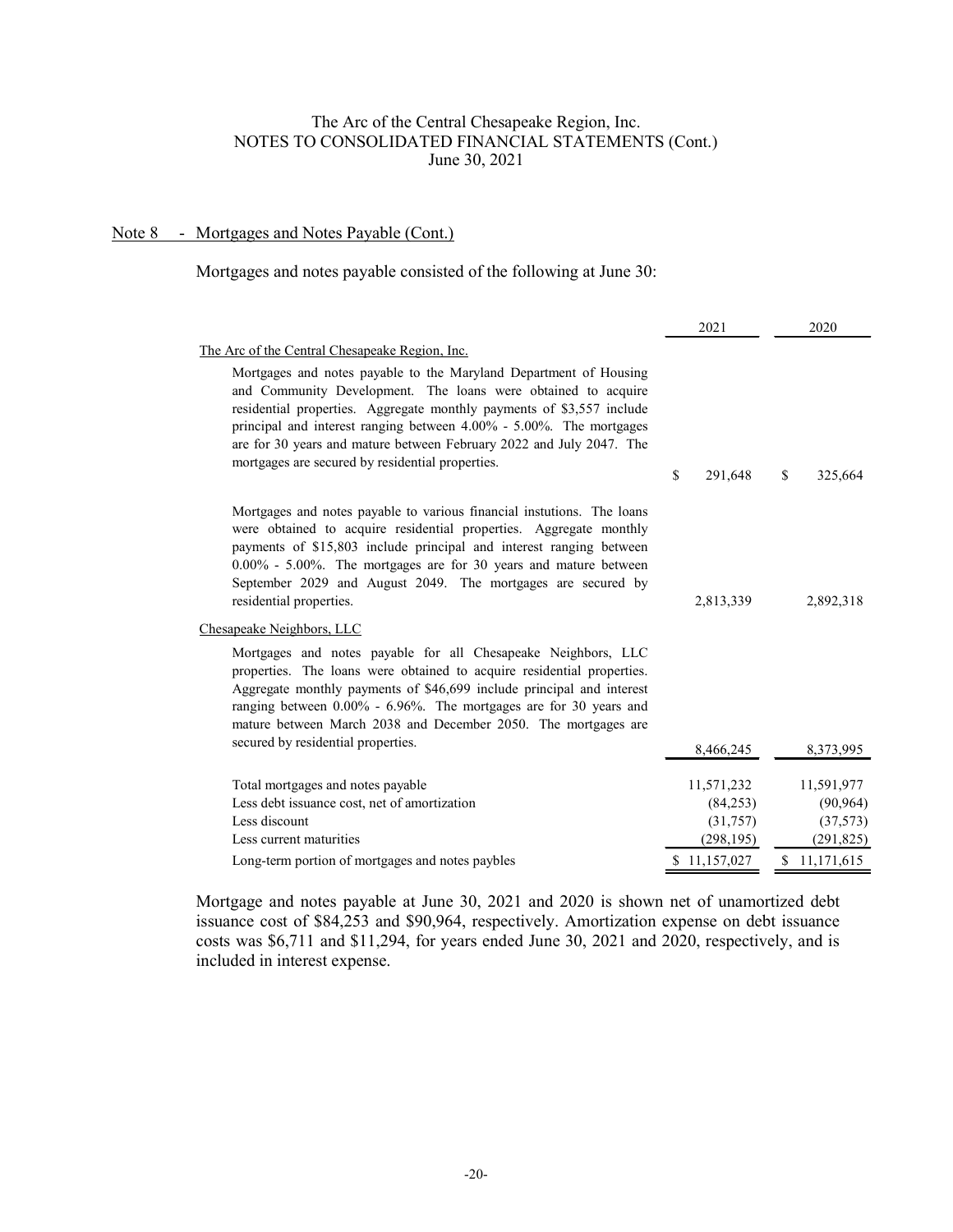# Note 8 - Mortgages and Notes Payable (Cont.)

Scheduled maturities of the above mortgages and notes payable are as follows:

| c of the Central Chesapeake Region, Inc.<br>SOLIDATED FINANCIAL STATEMENTS (Cont.) |                          |  |
|------------------------------------------------------------------------------------|--------------------------|--|
| June 30, 2021                                                                      |                          |  |
|                                                                                    |                          |  |
| ayable (Cont.)                                                                     |                          |  |
|                                                                                    |                          |  |
| the above mortgages and notes payable are as follows:                              |                          |  |
| Year Ending June 30                                                                |                          |  |
|                                                                                    |                          |  |
|                                                                                    |                          |  |
| 2022<br>2023                                                                       | \$<br>298,195<br>295,916 |  |
| 2024                                                                               | 302,383                  |  |
| 2025                                                                               | 315,064                  |  |
| 2026                                                                               | 327,719                  |  |
| Thereafter                                                                         | 10,031,955               |  |
|                                                                                    | \$11,571,232             |  |

Interest expense, including amortization of debt issuance costs, for the years ended June 30, 2021 and 2020 was \$580,712 and \$542,814, respectively.

# Note 9 - Line of Credit

In May 2018, the Association obtained a line of credit with a bank, secured by the Association's accounts receivables, with a maximum borrowing potential of \$2,000,000. Subsequent to year end, in September 2021, the Association increased this line of credit to a maximum borrowing potential of \$8,500,000. The line bears interest at the bank's prime lending rate. In September 2019, the Association obtained a line of credit with a bank with a maximum borrowing potential of \$1,600,000. The line bears interest at the bank's prime lending rate. There were no amounts outstanding as of June 30, 2021 and 2020 on the Association's lines of credit.

#### Note 10 - Compensated Absences

Employees of the Association are entitled to paid vacation depending on their length of service and job classification. As of June 30, 2021 and 2020, there were \$312,717 and \$294,386, respectively, of vacation benefits due to employees.

#### Note 11 - Capital Lease Obligations

The Association entered into capital lease agreements for three copiers and 70 vehicles. The term of the copier and vehicle lease agreements are for 60 months. At June 30, 2021 and 2020 the aggregate monthly payments for the copiers were \$2,014. At June 30, 2021 and 2020 the aggregate monthly payments for the vehicles were \$30,243 and \$24,375, respectively. Depreciation attributable to capital leases for the years ended June 30, 2021 and 2020 amounted to \$216,865 and \$179,930, respectively.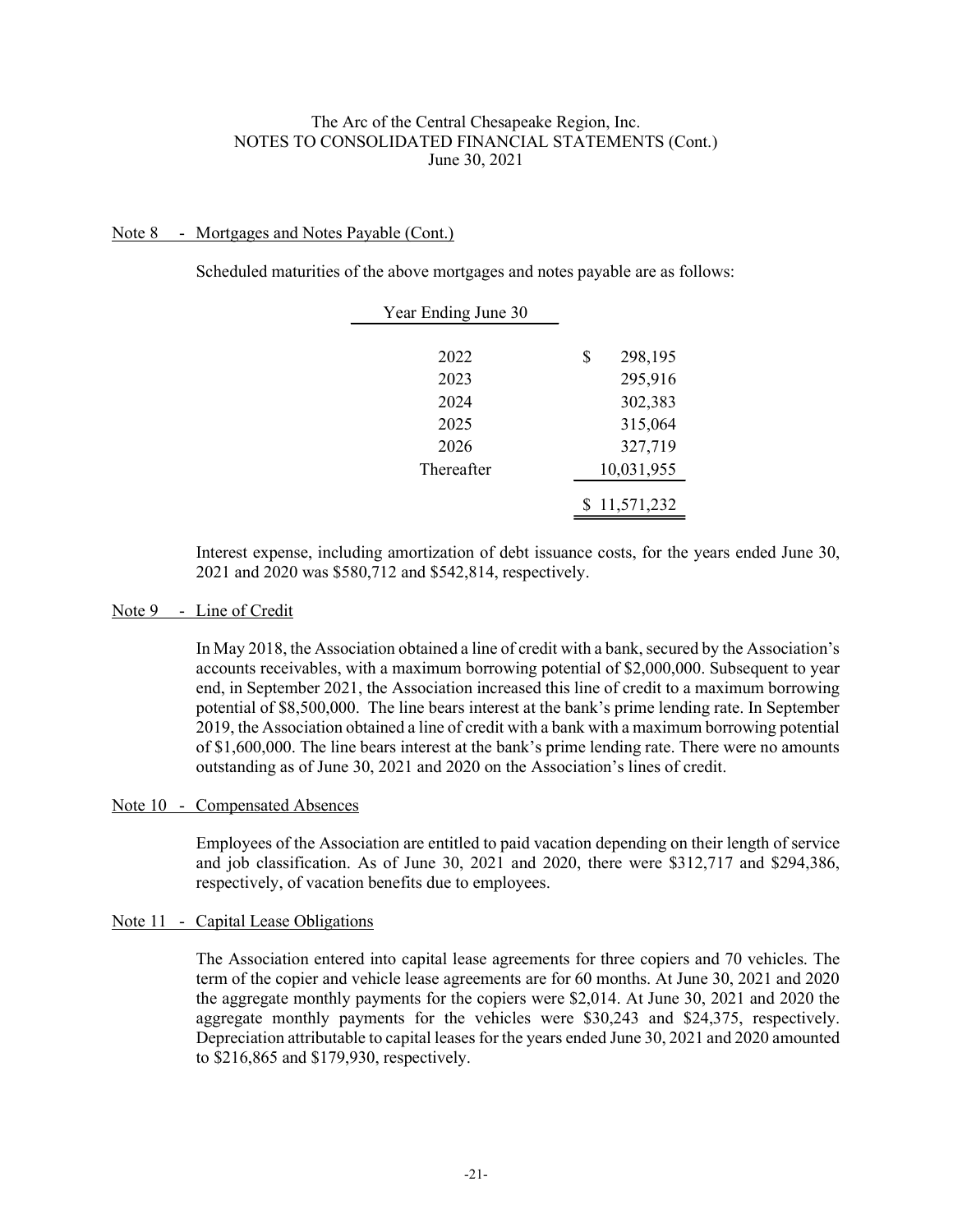# Note 11 - Capital Lease Obligations (Cont.)

Future minimum lease payments are as follows:

| The Arc of the Central Chesapeake Region, Inc.<br>TES TO CONSOLIDATED FINANCIAL STATEMENTS (Cont.)                                                                                                                                                                     |               |  |
|------------------------------------------------------------------------------------------------------------------------------------------------------------------------------------------------------------------------------------------------------------------------|---------------|--|
| June 30, 2021                                                                                                                                                                                                                                                          |               |  |
|                                                                                                                                                                                                                                                                        |               |  |
| ease Obligations (Cont.)                                                                                                                                                                                                                                               |               |  |
| nimum lease payments are as follows:                                                                                                                                                                                                                                   |               |  |
| Year Ending June 30                                                                                                                                                                                                                                                    |               |  |
| 2022                                                                                                                                                                                                                                                                   | \$<br>348,101 |  |
| 2023                                                                                                                                                                                                                                                                   | 309,673       |  |
| 2024                                                                                                                                                                                                                                                                   | 245,982       |  |
| 2025                                                                                                                                                                                                                                                                   | 172,882       |  |
| 2026                                                                                                                                                                                                                                                                   | 117,820       |  |
|                                                                                                                                                                                                                                                                        | 1,194,458     |  |
| Less amounts representing interest                                                                                                                                                                                                                                     | (261, 269)    |  |
| Present value of future minimum lease payments<br>(including current portion of \$254,994)                                                                                                                                                                             | 933,189       |  |
|                                                                                                                                                                                                                                                                        |               |  |
| Leases                                                                                                                                                                                                                                                                 |               |  |
| ciation leases residential homes that are utilized as alternative living units and group<br>r its clients. Some of the homes are leased on a month-to-month basis, and some<br>ve leases with annual rent of \$1. The leases mature in fiscal years 2025 through 2039. |               |  |
| wing is a schedule of future minimum lease payments due on operating leases:                                                                                                                                                                                           |               |  |
| Year Ending June 30                                                                                                                                                                                                                                                    |               |  |
| 2022                                                                                                                                                                                                                                                                   | \$<br>32,369  |  |
| 2023                                                                                                                                                                                                                                                                   | 34,002        |  |
| 2024                                                                                                                                                                                                                                                                   | 34,003        |  |
| 2025                                                                                                                                                                                                                                                                   | 5,669         |  |
| 2026                                                                                                                                                                                                                                                                   | 2             |  |

# Note 12 - Operating Leases

The Association leases residential homes that are utilized as alternative living units and group homes for its clients. Some of the homes are leased on a month-to-month basis, and some homes have leases with annual rent of \$1. The leases mature in fiscal years 2025 through 2039.

The following is a schedule of future minimum lease payments due on operating leases:

| 2026                                                                                                                                                                                                                                                                         | 172,882      |
|------------------------------------------------------------------------------------------------------------------------------------------------------------------------------------------------------------------------------------------------------------------------------|--------------|
|                                                                                                                                                                                                                                                                              | 117,820      |
|                                                                                                                                                                                                                                                                              | 1,194,458    |
| epresenting interest                                                                                                                                                                                                                                                         | (261, 269)   |
| f future minimum lease payments                                                                                                                                                                                                                                              |              |
| rent portion of \$254,994)                                                                                                                                                                                                                                                   | 933,189      |
| dential homes that are utilized as alternative living units and group<br>e of the homes are leased on a month-to-month basis, and some<br>ual rent of \$1. The leases mature in fiscal years 2025 through 2039.<br>of future minimum lease payments due on operating leases: |              |
|                                                                                                                                                                                                                                                                              |              |
| Year Ending June 30                                                                                                                                                                                                                                                          |              |
| 2022                                                                                                                                                                                                                                                                         | \$<br>32,369 |
| 2023                                                                                                                                                                                                                                                                         | 34,002       |
| 2024                                                                                                                                                                                                                                                                         | 34,003       |
| 2025                                                                                                                                                                                                                                                                         | 5,669        |
| 2026                                                                                                                                                                                                                                                                         | 2            |
| Thereafter                                                                                                                                                                                                                                                                   | 13           |

Rent expense for the years ended June 30, 2021 and 2020 was \$123,323 and \$147,596, respectively.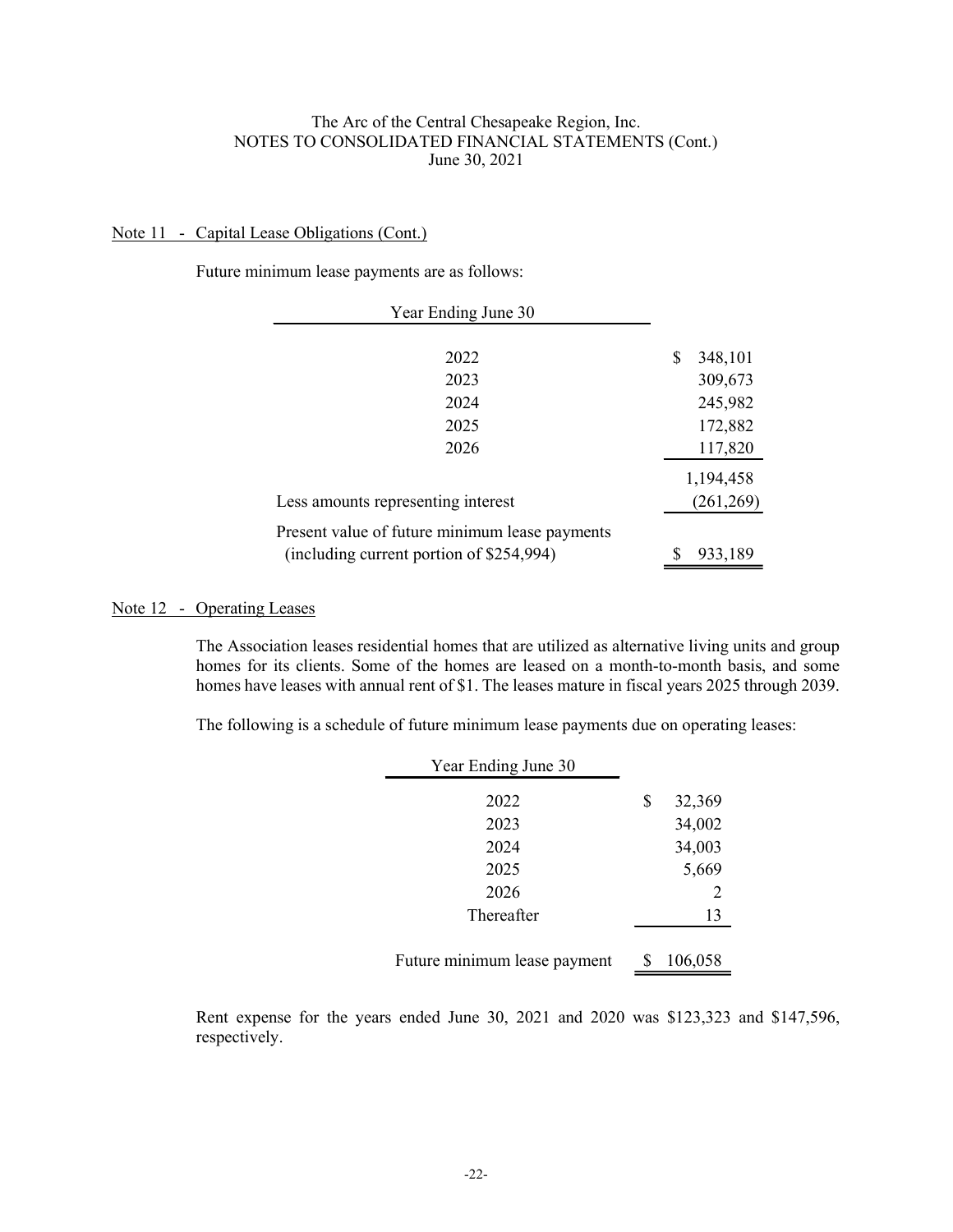# Note 13 - Retirement Plan

The Association maintains a tax deferred 403(b) retirement plan. Employees are eligible to participate in the plan starting on the day they are hired. In July 2018 the Association increased the maximum employer contribution from 1% to 4% of an eligible employee's compensation. The Association contributed \$300,347 and \$249,061 for the years ended June 30, 2021 and 2020, respectively, and is included in fringe benefits in the statement of functional expenses. 1. Inc.<br>
MENTS (Cont.)<br>
the plan. Employees are eligible to<br>
dly 2018 the Association increased<br>
ligible employee's compensation.<br>
the years ended June 30, 2021 and<br>
tatement of functional expenses.<br>
ing purposes for years

# Note 14 - Net Assets With Donor Restrictions

Net assets with donor restrictions are available for the following purposes for years ending June 30:

| The Arc of the Central Chesapeake Region, Inc.<br>OTES TO CONSOLIDATED FINANCIAL STATEMENTS (Cont.)<br>June 30, 2021                                                                                                                                                                                                                                                                                                                                                                  |                |           |  |
|---------------------------------------------------------------------------------------------------------------------------------------------------------------------------------------------------------------------------------------------------------------------------------------------------------------------------------------------------------------------------------------------------------------------------------------------------------------------------------------|----------------|-----------|--|
| ent Plan                                                                                                                                                                                                                                                                                                                                                                                                                                                                              |                |           |  |
| ociation maintains a tax deferred 403(b) retirement plan. Employees are eligible to<br>ate in the plan starting on the day they are hired. In July 2018 the Association increased<br>imum employer contribution from 1% to 4% of an eligible employee's compensation.<br>ociation contributed \$300,347 and \$249,061 for the years ended June 30, 2021 and<br>spectively, and is included in fringe benefits in the statement of functional expenses.<br>ets With Donor Restrictions |                |           |  |
| ts with donor restrictions are available for the following purposes for years ending June                                                                                                                                                                                                                                                                                                                                                                                             | 2021           | 2020      |  |
|                                                                                                                                                                                                                                                                                                                                                                                                                                                                                       |                |           |  |
| Donated long-term leases (Note 6)                                                                                                                                                                                                                                                                                                                                                                                                                                                     | \$455,454      | \$486,618 |  |
| Professional development                                                                                                                                                                                                                                                                                                                                                                                                                                                              | 105,000        |           |  |
| Family fund                                                                                                                                                                                                                                                                                                                                                                                                                                                                           | 5,681<br>3,477 |           |  |
| Holiday giving<br>Capital campaign                                                                                                                                                                                                                                                                                                                                                                                                                                                    |                | 70,481    |  |
|                                                                                                                                                                                                                                                                                                                                                                                                                                                                                       |                |           |  |
|                                                                                                                                                                                                                                                                                                                                                                                                                                                                                       | 569,612        | 557,099   |  |
| ent Liabilities                                                                                                                                                                                                                                                                                                                                                                                                                                                                       |                |           |  |
|                                                                                                                                                                                                                                                                                                                                                                                                                                                                                       |                |           |  |

# Note 15 - Contingent Liabilities

The Association was awarded multiple capital project grants from the State of Maryland totaling \$975,000, which were recognized in fiscal year 2019 and used to build the administrative building on Donald Avenue. As long as the Association owns the property, it may not sell, lease, exchange, give away, or otherwise transfer or dispose of any interest in the real or personal property acquired with grant funds unless the Board of Public Works gives prior written consent. The Association may be required to repay the State the percentage of the proceeds allocable to the grant that was used to acquire the property as determined by the Board of Public Works in its sole discretion. The terms of the grant agreement are set to expire with the maturity of the State's general obligation bonds that were issued to provide funding for these grants in 2034.

The Association received grants from Anne Arundel County for leasehold improvements to seven properties in the form of loans with Anne Arundel Community Development Services, Inc. The grant agreements total \$332,422 and specify that the Association must repay the grants without interest or penalty if the properties are sold, transferred or conveyed prior to their maturity which ranges from March 9, 2030 to November 1, 2031. Upon maturity of the loans, the Association is released from their principal obligation.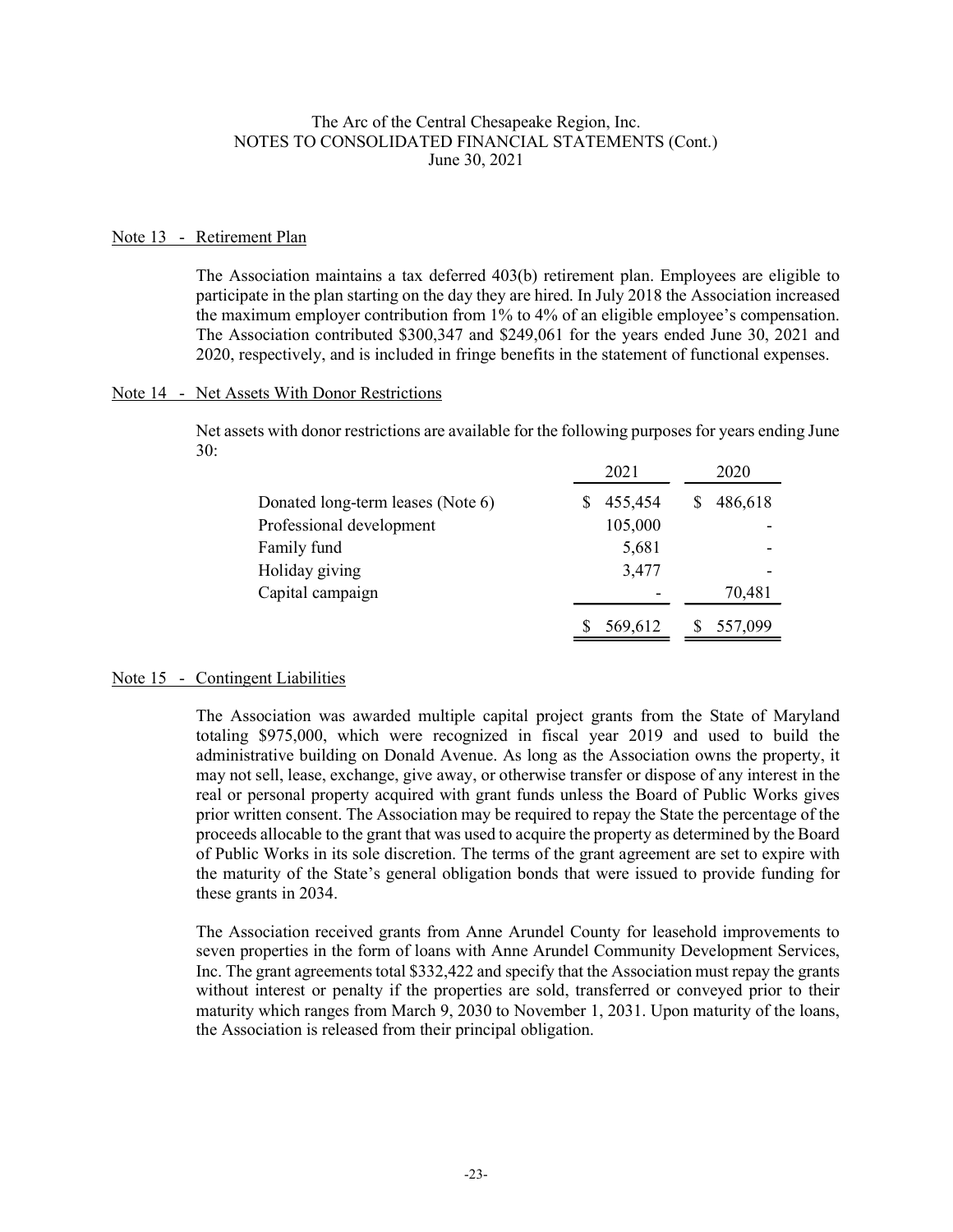#### Note 15 - Contingent Liabilities (Cont.)

Additionally, during 1993, the Association received a grant totaling \$19,355 for improvements at a Linthicum Home. These grant agreements specify that the Association must repay a portion of the grants without interest or penalty if the Linthicum Home is sold or transferred within thirty years of the grant.

The Association receives a substantial portion of its revenue from government fees and grants, which are subject to audits by the government. Until such audits have been completed and final settlement reached, there exists a contingent liability to refund any amounts received in excess of allowable costs. Management of the Association is of the opinion that no significant liability will result from audit adjustments, if any.

# Note 16 - Significant Funding Source

The Association receives a majority of its total revenue from the State of Maryland. The Association is highly dependent upon government funding to continue its operations.

#### Note 17 - Paycheck Protection Program Grant

In April 2020, the Association received \$2,469,300 under the United States Small Business Administration's (SBA) Paycheck Protection Program (PPP). The PPP funding is structured as a forgivable loan by the SBA. In order to achieve forgiveness of the loan, the Association must spend the funding for specific purposes and also must generally maintain its full-time equivalent level of staffing over a defined time period. The Association has accounted for the PPP funding as a conditional grant in the financial statements. As of June 30, 2020, management believes the Association has met the substantial conditions required for the forgiveness of the loan. As such, the Association has recorded other grant revenue totaling \$2,469,300 for the year ending June 30, 2020. The Association's PPP funding is subject to a formal forgiveness application as well as a required audit by the SBA. Until forgiveness has been legally achieved and required audits have been completed, there exists a contingent liability to refund any amounts received in excess of allowable costs. Management of the Association is of the opinion that no significant liability will result from audit adjustments, if any. In June 2021, the Association was notified by the SBA that the loan has been fully forgiven.